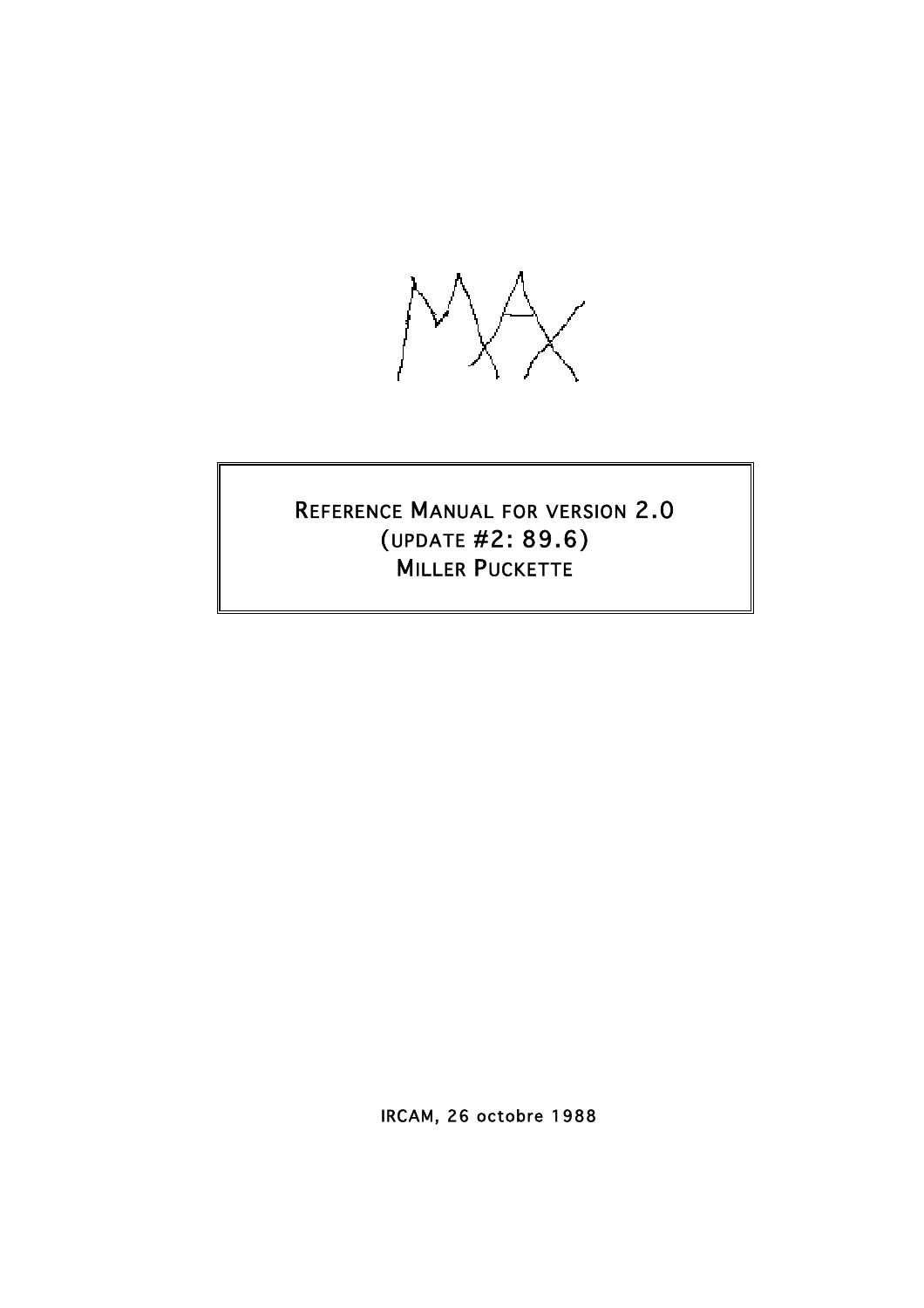© Copyright 1988 by IRCAM. All rights reserved. Apple is a trademark of Apple Computer, Inc. Macintosh is a trademark of McIntosh Laboratory, Inc.  $M_{\rm X}^4$  is a trademark of IRCAM.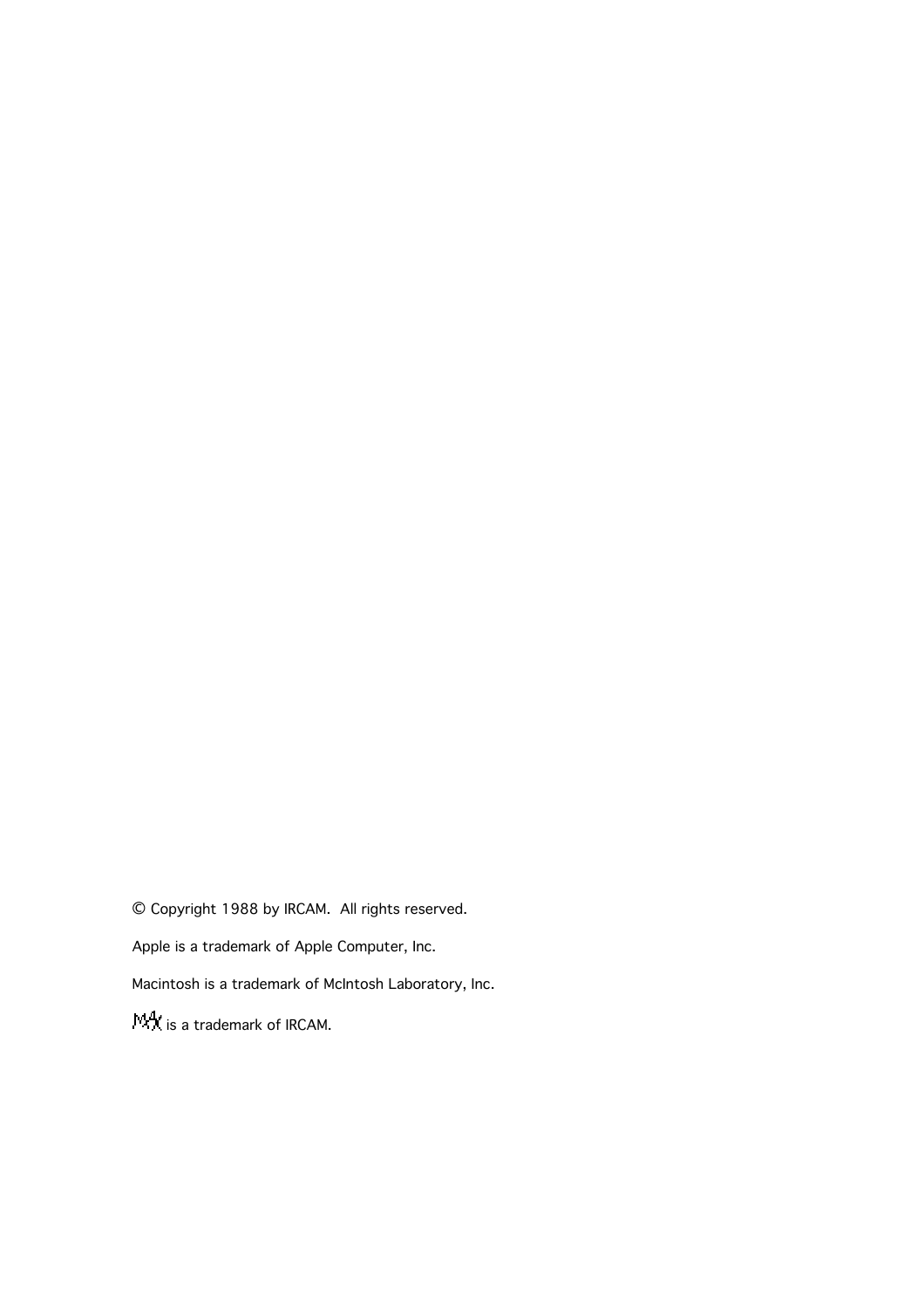### Preface.

This is the reference manual for the  $\frac{h+1}{2}$  graphical programming environment for computer music. MA, is now available in version 2.0 alpha40 for internal use at IRCAM. People are asked not to give out copies of  $M<sup>4</sup>$  to people outside IRCAM; the commercialized version should be ready in Fall 1989.)

This reference manual attempts to describe, concisely, all there is to know about  $\mathbb{M}^4$  from the user's standpoint; the "Manuel d'utilisation" by Philippe Manoury goes into much more detail and is intended to get musicians started using  $127$ . There is also an on-line help facility by Cort Lippe, a paper copy of which is at the end of this manual.

About future and past compatibility: This manual describes only the parts of  $M_X^4$  that are "standard." You can count on these standard features always existing and working in the same way (except for bugs). Many other "obsolete" features exist only for backward compatibility; they are summarized in section 11. You should not use them and if you have an old patch which does, it might not work with future releases of  $\frac{M}{N}$ .

On two occasions,  $M<sup>4</sup>$  was changed to use a different file format (alpha24 and alpha37). New versions should be able to read the old-fashioned formats, but old versions may not read files you have made with newer versions. If this happens, your patch will open as a text window (but in the commercial version this will be detected as an error.)

Acknowledgements. Parts of M4, were contributed by Lee Boynton, Cort Lippe, and Zack Settel; brave composers who used it early (and thus helped its development) include Frederic Durieux, Michael Jarrell, and Philippe Manoury, assisted by Thierry Lancino and Jan Vandenheede. In addition to all of them, I would like to thank David Wessel, without whom this project would never have succeeded. And of course Max Mathews, for whom  $\frac{M}{N}$  is named. Not only did he greatly influence me in the months we worked together, but his RTSKED program (1982) marked the first use of the real-time scheduling approach that  $M_A^4$  adopts.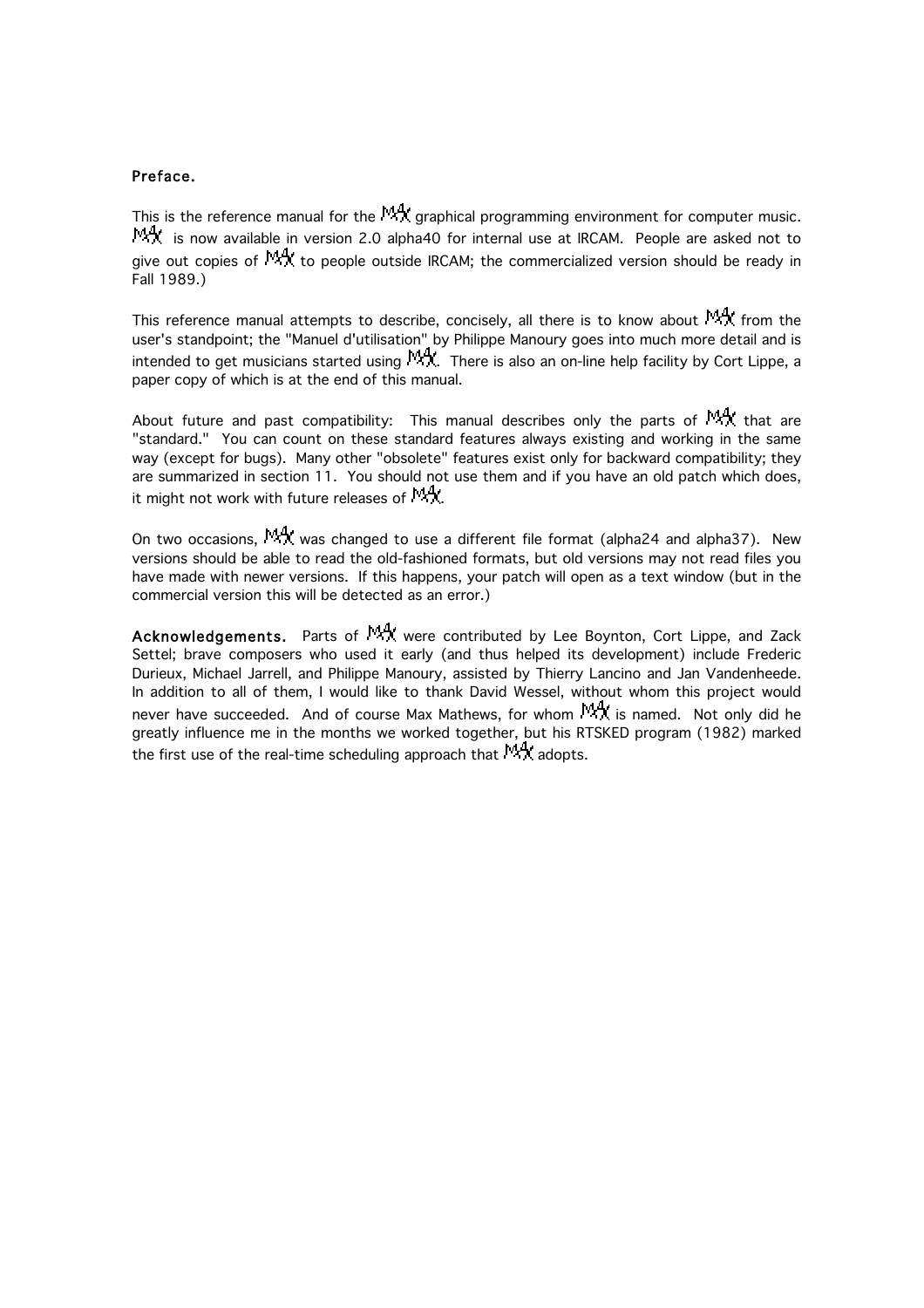## Contents.

#### preface 1.  $2.$  $3.$  $4.$ 5. 6.  $\overline{7}$ . 8. 9.  $10.$  $11.$ Example patches with commentary. .................................. 15  $12.$ Appendix: the help patches.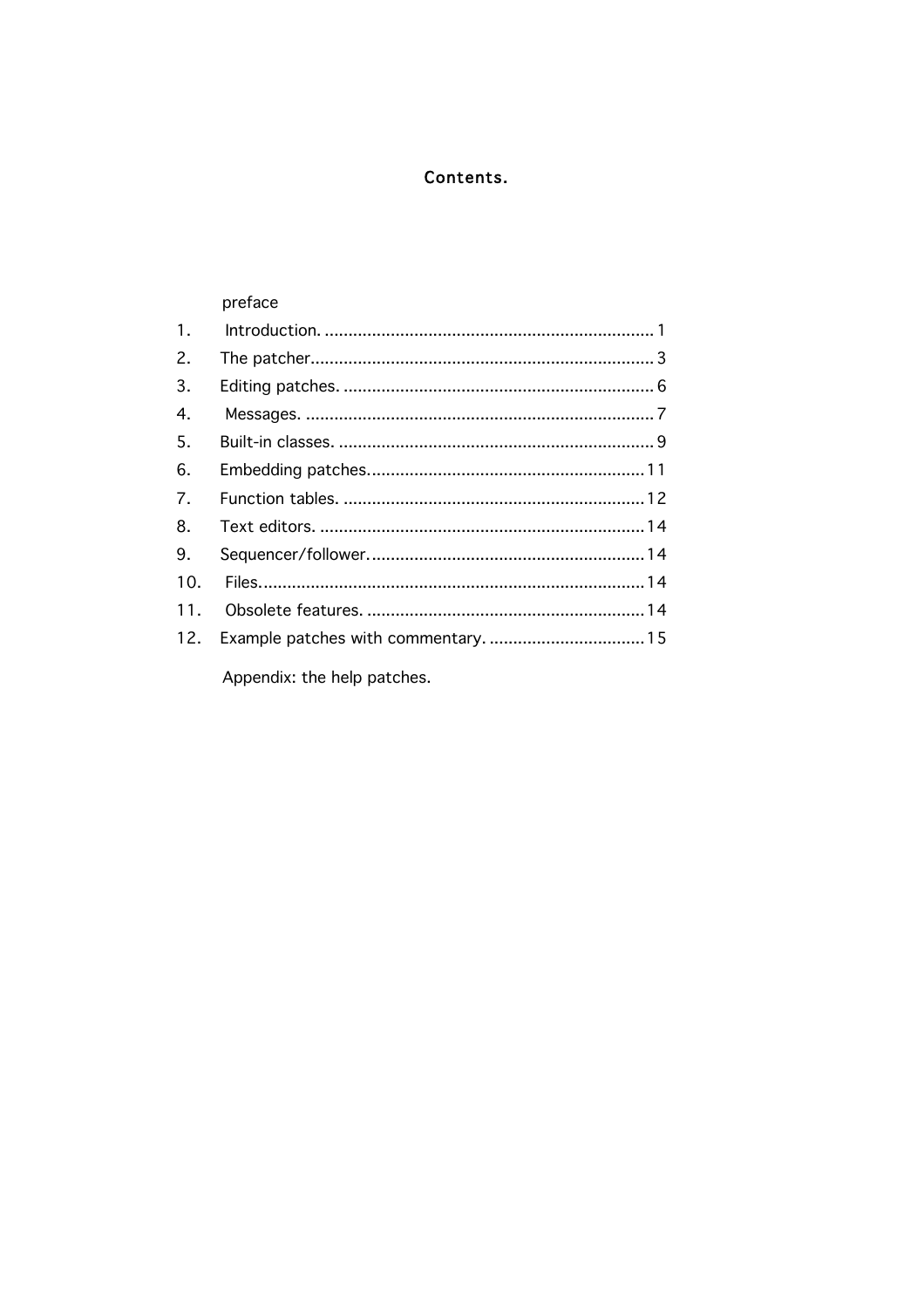## 1. Introduction.

 $M^4$  is a graphical music programming environment for people who have hit the limits of the usual sequencer and voicing programs for MIDI equipment. These "black box" programs make restrictive assumptions about how you are using your MIDI studio: you walk in, voice the instruments, play several keyboard tracks, and finally hit the "play" button on the Macintosh (after hitting the "record" button on your tape recorder.) The first few tapes will sound pretty good, but soon they will all start to sound alike. This "canned" sound is due to the closed nature of the software.

To take complete control of all the possibilities of a synthesizer you need to be able to specify independently where all the elements are coming from: the basic pitch and tempo material, timbral changes, pitch articulation, whatever. They should be controllable physically, sequentially, or algorithmically; if algorithmically, the inputs to the algorithm should themselves be controllable in any way. If you have more than one synthesizer, and/or unusual input devices, the need becomes more acute to be able to define, for yourself, exactly who will control whom, and how.

Anything which could give you such wide-open control of your MIDI equipment is not going to be for beginners.  $M_A^4$  was written at a computer music production studio (IRCAM) and tested on musicians who were already experienced computer users. Even if you are already familiar with a Macintosh and with the MIDI equipment you are using, it may still take you a month or two to take full advantage of what  $\mathbb{P}^{4}$  can offer you.

## Getting started.

To use  $M_1^4$  you will need a Macintosh computer with at least one megabyte of memory, a MIDI interface for it, and some kind of MIDI equipment. (You can actually run  $M_1^4$ ) without the MIDI equipment but it won't be very interesting.) The system on the Macintosh should be at least version 4.0.

The  $\frac{M}{A}$  distribution disk contains the  $\frac{M}{A}$  program, a file named "CLICK HERE" and two folders: max-help and patches.  $M_1^4$  can run without the other files, but it will be helpful to have them. The max-help folder contains files which  $\frac{144}{14}$  will search for if you ask for help; it will find them only if max-help is in the same place as  $M+1$  itself (i.e. the same folder.) The patches folder contains some patches to get you started. The "CLICK HERE" file contains the latest news about the current version of  $\mathbb{M}^4$ .

WARNING: MAX will try to open the serial ports. If one or more other program already has one or both serial ports open,  $M_A^d$ , will not open them; but once  $M_A^d$ , *does* open them it will keep the open until you quit from  $\frac{144}{10}$ , regardless of what you might specify as its MIDI setup.

ANOTHER WARNING:  $M_1^4$  might hang up if you turn off your MIDI interface while  $M_1^4$  is running.

## Load your first patch.

The folder "patches" contains a number of sample patches which you can load and play with without going further. So that the next few paragraphs make sense, you might want to take a moment to load "note.pat" from there. If you are in the Finder, open the "patches" folder and click on "note.pat"; if you are already in  $\mathbb{M}^4$ , you can open it by choosing "open" in the File menu. You should get a window like: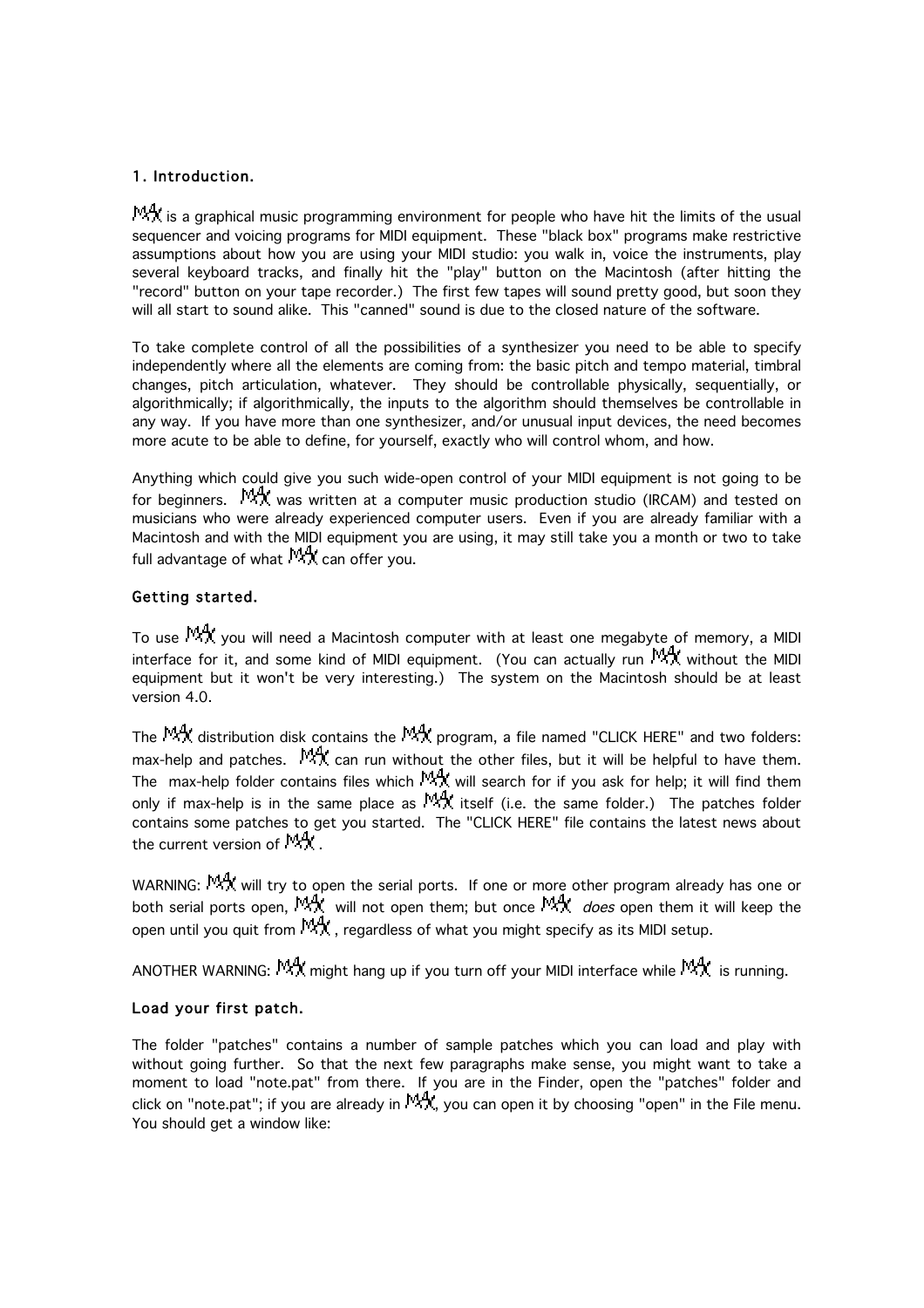

You should hear a stream of notes when you slide the leftmost ("pitch") slider; the next two ("velo" and "duration") are for setting the velocity and duration of the notes. You get a toggle

switch (  $\Box$ ) labelled "repeated notes" which turns a stream of notes on and off, equal to the last one you have played. Further to the right there is a network which shows you incoming notes; and finally there is one more slider for sending program changes.

In addition to the sliders and the toggle, there are class boxes like  $\frac{*}{10}$ , a message box  $(\frac{1 \text{stop}}{n})$ , number boxes  $(\overline{10})$  and comments ("pitch", "velo", "duration"). The borders of the boxes tell you what type they are.

You can put the patch in "edit" mode by clicking on the key symbol  $(\Box)$  which will open up into the patcher palette  $(\blacksquare \square \square \square \square \square \square \square)$ . Clicking the key again returns the patch to "run" mode and closes the palette. While the patch is in "edit", you can select boxes (by clicking on them), drag them, cut and paste them, and create new ones by clicking on the palette.

There are actually four types of windows in  $144$ : the "MAX" window for logging printouts from 144, and editing windows for patchers, function tables, and text. These editing windows can be saved and recalled to/from Macintosh files using the usual "Open", "Save", and "Save as" commands in the File menu. It is a good idea to keep an eye on the MAX window, especially if something is going wrong; it is used for logging any warning messages for which it might not be appropriate to stop everything for an alert window.

## Getting help.

This is a good moment to mention the on-line help facility. To get help in general, choose "help" in the MAX menu. This will give you a text window explaining quickly how to edit patches and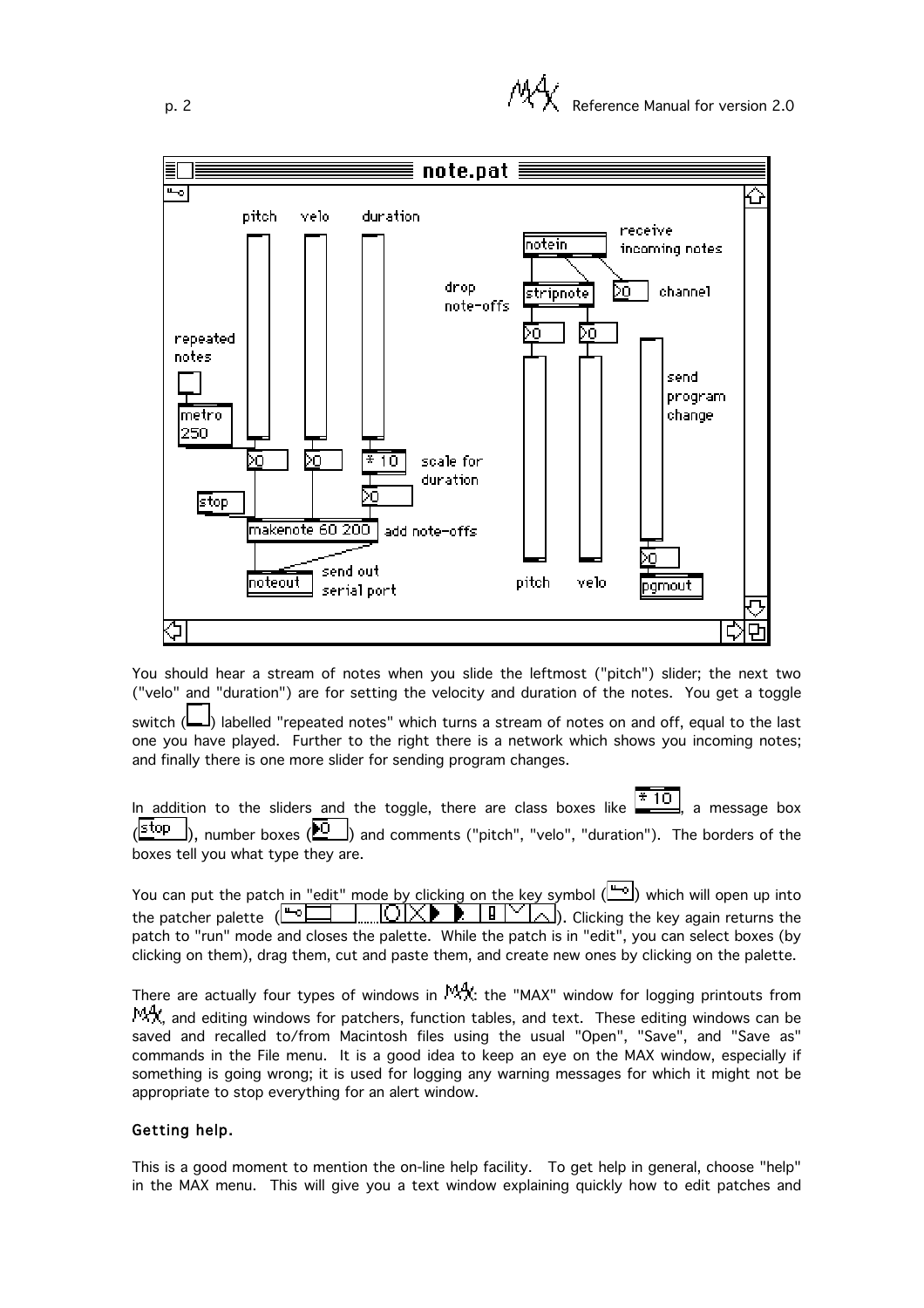

tables and how to use the other menu items. You also get a large patcher window with one each of all the built-in objects you can invoke.

To get help on a specific box in a patcher, hold the option key down and click once on the box. You will get a window which uses that kind of box in a simple, clear way, with comments and a short paragraph to describe it. When you are done with the window, you can click in its close box to get rid of it.

You can see what messages are appearing at a given outlet by connecting it to the inlet of a "print" object; for instance in the patch shown above, you could make a new connection:



to get a printout of the velocities of all the notes.

#### 2. The patcher.

The patcher is the most important window type in  $M^4$ . The contents of a patcher, called a patch, is a collection of boxes connected by line segments. The boxes represent objects which wait passively for something to happen to them, at which time they may respond by activating other boxes. They may have inlets and outlets, which appear as dark rectangles on top of and on bottom of the boxes. The line segments connect outlets to inlets, indicating that any message the source object puts on its outlet is sent to all the inlets connected to it.

The boxes can work as:

- controls, like sliders and buttons, which you click, drag, or type at to change things in a patch;

- indicators, which can inform you of a numeric value or that an event has occured;
- objects, which you describe in text, which do some kind of computation;
- messages, also in text, which are to be sent to other boxes.

The messages can be symbols like "bang", numbers, or contain any combination of the two. The rest of this section will describe all this in more detail.

#### The graphical objects.

The patcher's ten types of boxes are divided into three groups: controls, i/o, and text. The controls are a momentary button  $(\overline{\mathbb{C}})$ , a toggle button  $(\overline{\mathbb{C}})$ , a slider  $(\overline{\mathbb{F}})$ , and fixed and floating point number boxes ( $\Box$  or  $\Box$ ); all have one inlet and outlet.

The momentary button appears in a patch as  $\Omega$ . It sends a "bang" message to its outlet whenever you click on it or send a message to it. You can use it as an indicator; it flashes whenever it is activated.

|           | The toggle sends "1" or "0" alternately when you click on it. You can send it fixed-pont numbers       |
|-----------|--------------------------------------------------------------------------------------------------------|
|           | to turn it on or off (on for nonzero; off for zero); it also sends the number to its outlet. The       |
| Atherwise | "bang" message toggles it, also causing output. A toggle appears as $\boxtimes$ if it is on and $\Box$ |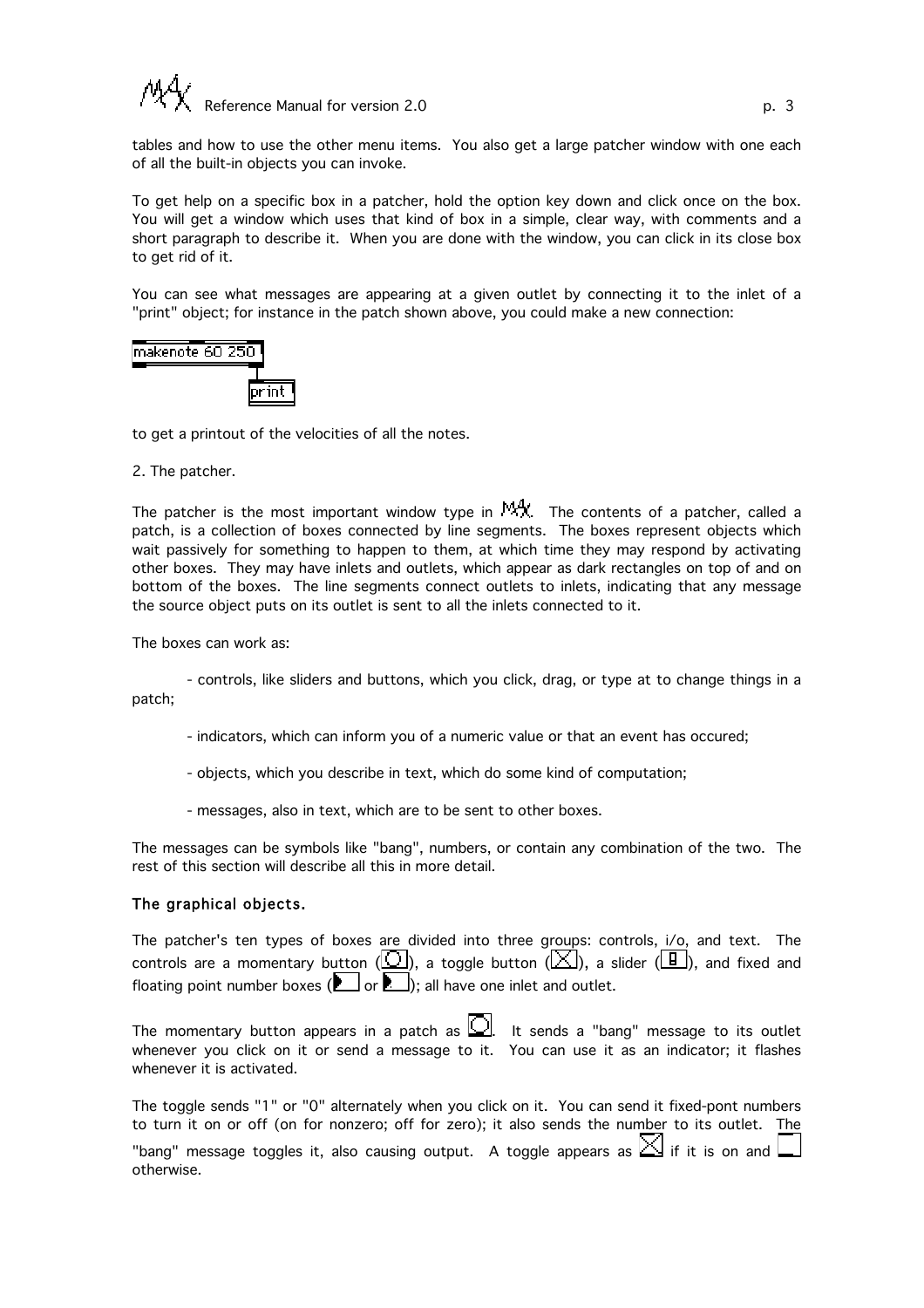p. 4 **Participal in the Contract of Contract Participal in the Contract Participal in the Reference Manual for version 2.0** 

The slider  $(\Box)$ sends out fixed-point numbers when you drag it up and down; the bottom always gives 0 and the top gives 127 by default. You can send it fixed-point numbers to set its value, or "bang" just to cause it to send its value out without changing it. If you want to change its value WITHOUT sending any output, you can use the "set" message with an integer argument. To change the range of a slider, select it and choose "range..." from the MAX menu.

The number boxes  $(\overline{20}, \overline{20})$  display fixed or floating point numbers and repeat them to their outlets. As controls they are similar to sliders but are not limited to a fixed range, as sliders are. They take "set" and "bang" as sliders do. When you click on a number box, its appearance changes to  $\overline{P}$   $\overline{O}$   $\overline{P}$  (for instance) for a few seconds. During this interval of time you can type at it to change its value. [When I fix this, the new value will be sent as a message only when you hit "return" or it times out.]

The I/O boxes are "inlet" ( $\Box$ ) and "outlet" ( $\Box$ ). They only have a meaning when the patcher is imbedded in another; see section 6 on embedding.

There are three kinds of text boxes: "class"( $\Box$ ), "message"( $\Box$ ), and "comment"( $\Box$ ). Each contains a text edit record; while the patcher is in "edit" you may select and edit the text. The "class" box allows you to type out a message which is sent to the "new" object in the underlying system; it should evaluate to a newly created object, for instance,  $\frac{*}{10}$ . If the text is changed, the old object is destroyed and a new one is created, as soon as you deselect the box. The number of inlets and outlets in a class box depends on the object it contains.

The "message" box also contains a message, but it is sent to the box's outlet every time "bang", a number, or a list is sent to the box. The message may contain variables which are set to the arguments of the incoming message. If the patcher is in "run", clicking on the message box is equivalent to sending it a "bang" message. Message boxes are described more carefully at the end of this section.

The "comment" box allows you to write text on the patch for labels and comments.

#### What patches do.

The boxes in a patch do their computation only when something happens to them, usually as a result of a message coming down a line to one of its inlets, but sometimes because you click on the box or a timer goes off. When any of these happen, control is passed to that object which might: send messages down lines connected to its outlets, draw something on the screen, and/or set a timer.

Messages which go down the lines (or any other message in the system) consist of an ordered list of atoms; an atom can be a fixed-point number, a floating-point number, or a symbol. (Internally,  $M_A^4$  will prepend a special symbol to messages which start with a number, but you won't see this unless you look under the hood.) A slider, for example, sends integers like "123". The most frequent messages sent and received by boxes are numbers (fixed or floating point), lists of numbers, and the symbol "bang" (widely used as a trigger.)  $144$  is heavily optimized for sending these particular messages around.

By convention, when an object has more than one inlet, its leftmost inlet is the "active" one; sending a message to that inlet causes something to happen, and sending messages to the other inlets simply changes the state of the object. For example, the box  $\frac{*10}{*10}$  multiplies two numbers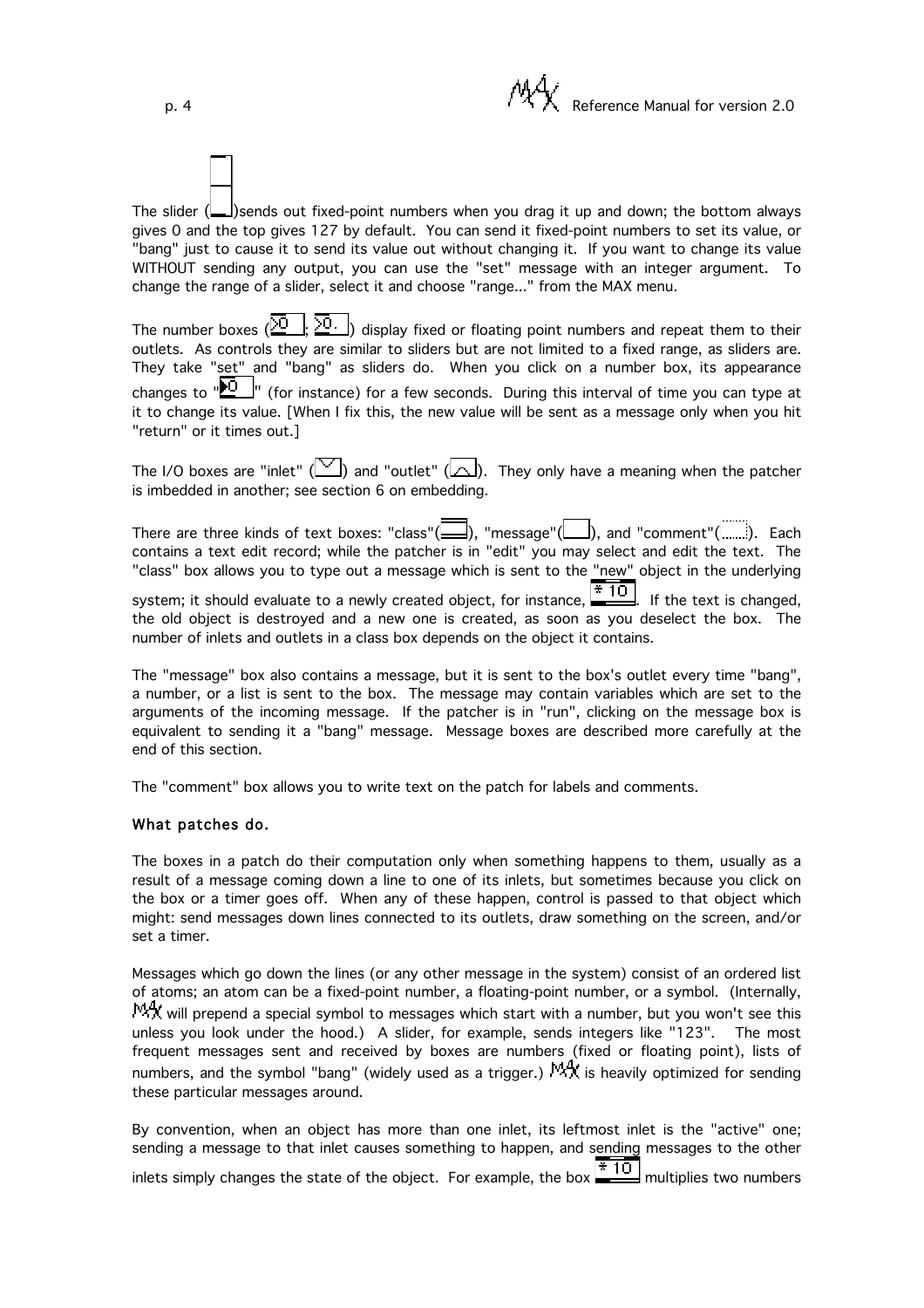

which are taken from the two inlets (call them x and y). The values of x and y are initially 0 and 10. When the number 5, for example, is sent to the left inlet, x is set to five and the box sends the product x\*y, which is 50. If you send the number 3 to the right inlet, y is set to 3 but nothing is output. Now send 2 to the left inlet and you will get  $2*3$  or 6.

It is frequently important to get messages to their destinations in the right order, with the

information for the leftmost inlet arriving last. For example, the innocent-looking patch,  $\mathbb{I}$  is not guaranteed to put four on its outlet every time you activate  $\Box$  It might be that the 2 is sent to the left inlet first, while some other value is still in the right inlet; it will put out an incorrect value. Even worse, it will immediately hide the evidence, setting its inlet to 2 because of the second "2" it receives. In general, it is not defined in what order an outlet sends a message down all the lines connecting it to inlets, and this order might change unexpectedly in a patch that "used to work." There are several ways you can ensure the order of two messages; the sample patches at the end of this manual show the most frequently used ones. (There are two exceptions to the "right-to-left" inlet rule: timer and gate ; see their "help" windows.)

By convention, boxes with more than one outlet to activate will go from right to left. Thus it is

| lin |  |  |
|-----|--|--|
|     |  |  |
|     |  |  |

22

often possible to make unambiguous connections like  $\frac{1}{2}$ , which repeats all incoming MIDI control changes to the MIDI output with the channel offset by one. There is no order problem

for **otlout** because it gets its leftmost value last, after the other values are set correctly.

This example brings up an important point: message-passing in  $M_A^4$  is synchronous, in the sense that everything that depends on an outlet will be done before the outlet itself is considered done.

There was no propagation delay to get through the  $\begin{bmatrix} +1 \\ -1 \end{bmatrix}$ ; the result gets all the way to the rightmost inlet of  $\frac{\text{ctlout}}{\text{other}}$  before control is passed on to the middle and left outlet of  $\frac{\text{ctlin}}{\text{other}}$ The only way to put something off until later is to use a delay.

If you send a list (any message starting with a number but with extra arguments) to the leftmost inlet of an object, the items of the list will be sent to the corresponding inlets, right to left. Thus

to get out of trouble in the 2+2 example above you could use  $\mathbb{R}$ . Extra arguments are  $\overline{3}$  45 23 45

letlout dropped and missing ones taken from the rightmost inward, so  $\Box$  adds 3 and 4, and sets control 45 (the middle inlet is control number) to 23 without changing the MIDI channel (the last inlet). Lists should only be sent to the leftmost inlet of a box. (A minor exception is midiformat .)



take more items than they have inlets; thus  $\frac{\text{send } \text{foo}}{\text{send}}$  sends "1 2 3 4" to the channel "foo" and not just "1" as it would if it handled lists normally.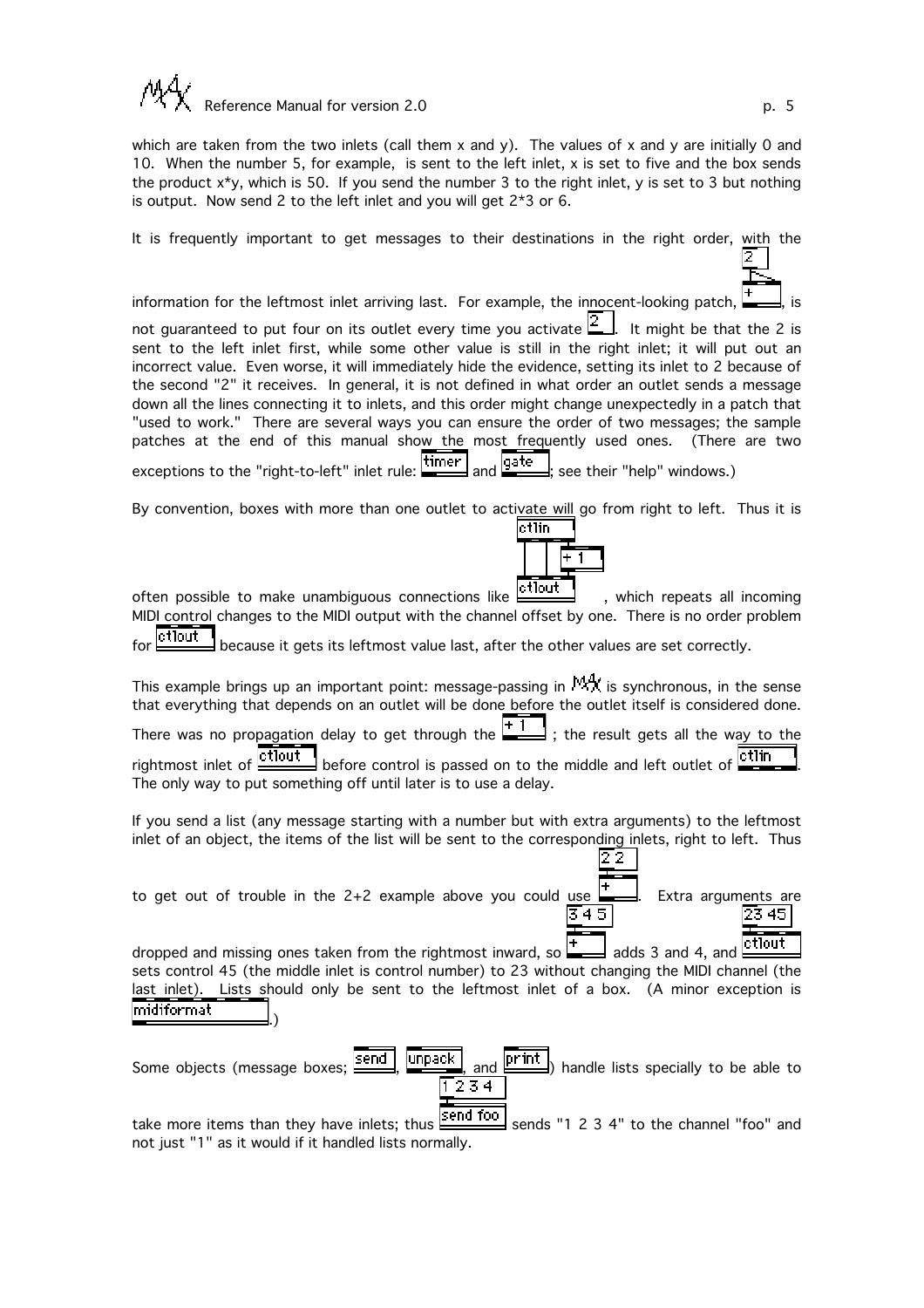p. 6 **Reference Manual for version 2.0** Reference Manual for version 2.0

MIT 5:

| By convention, boxes which have more than one inlet can take optional arguments to set the                                      |
|---------------------------------------------------------------------------------------------------------------------------------|
| "value" of the inlets. Examples are: $\frac{+2}{-}$ (and all the other arithmetic boxes), delay 50                              |
| select $\overline{3}$ split $\overline{60}$ 72 makenote $60$ 250 and several others. The intent is to save work                 |
| when the value in question will often be left constant. Inlet-setting values are always optional                                |
| (makenote 60 250 could be used as makenote 60 comply makenote and consisting a missing                                          |
| argument means zero). Even if you initialize the inlet's value you can override it with a message.                              |
| There are several exceptions to this convention, usually because it made no sense to leave the                                  |
| inlet's value constant; for example, in $\frac{\text{noteout } 5}{\text{noteust}}$ the "5" refers to the channel (the rightmost |
| inlet), because you would almost never want to specify a constant velocity.                                                     |

## More on message boxes.

A message box really can contain more than one message; the only limitation is that there can be no more than 256 atoms in a text box. The messages are separated by commas (,) and/or semicolons (;) and can go to the message box's outlet or elsewhere. If two message are separated by a comma, the second takes the same destination as the first; if by a semicolon, you must start the new message with the name of an object to send it to. For instance, the message box:  $\overline{\text{walk}}$  the dog, water the horse sends the two messages, "walk the dog" and "water the  $\overline{\text{walk}}$  the dog;

horse" to the box's outlet; whereas  $\frac{f_{\text{red}}}{f_{\text{red}}}$  water the horse, milk the cat sends "walk the dog" to the outlet and "water the horse" and "milk the cat" to whatever object is named "fred".

Only certain types of objects can have names:  $\boxed{\text{send}}$  (actually send/receive/value sets), and table These objects name themselves, so that they can clear the name when they are destroyed. The send/receive/value and table classes actually create one object shared among all of them with the same name; thus  $\frac{s \text{ fred}}{s}$  ("s" is short for "send") and  $\frac{r \text{ freq}}{s}$  ("receive") share an object actually named fred. If you have a send/receive/value named "fred", you may not have  $\tanh$   $\tanh$  or vice versa. Anyway, if you have a  $\tanh$  and if you activate the box,  $\overline{\mathsf{walk}}$  the dog; fred water the horse, milk the cat  $\vert$ , the messages "water the horse" and "milk the cat" will be sent to the outlet of **r** fred

You do not have to send anything to the outlet of a message box; for instance,  $\boxed{\text{CalTechni}}$  sends the message "5" to MIT and "3" to CalTech. You can also use the box only to send several messages to the outlet; for instance  $\left[\frac{1}{2}, \frac{3}{4}, \frac{4}{5}\right]$  sends the messages "1", "2", "3", and "4" to its outlet, one after the other.

To activate a message box, you may click on it or send "bang", a number, or a list to its inlet. If you activate it with a number or a list, you may use the information you receive in the message via the special arguments \$1 through \$9. If you send the message box a number, \$1 becomes that number and \$2-\$9 are 0 (fixed-point). If you send it a list, \$1 through \$9 are replaced by the first nine arguments of the list; if the list has less than nine arguments the remaining \$s are replaced by 0. Thus, if you send  $\frac{\text{Johnk } $1}_{\text{other}}$  the message "23.7" it will send "bonk 23.7" to its outlet; if you send  $\lfloor 144, 11, 12 \rfloor$  the message "60 100" it will send the three messages "144",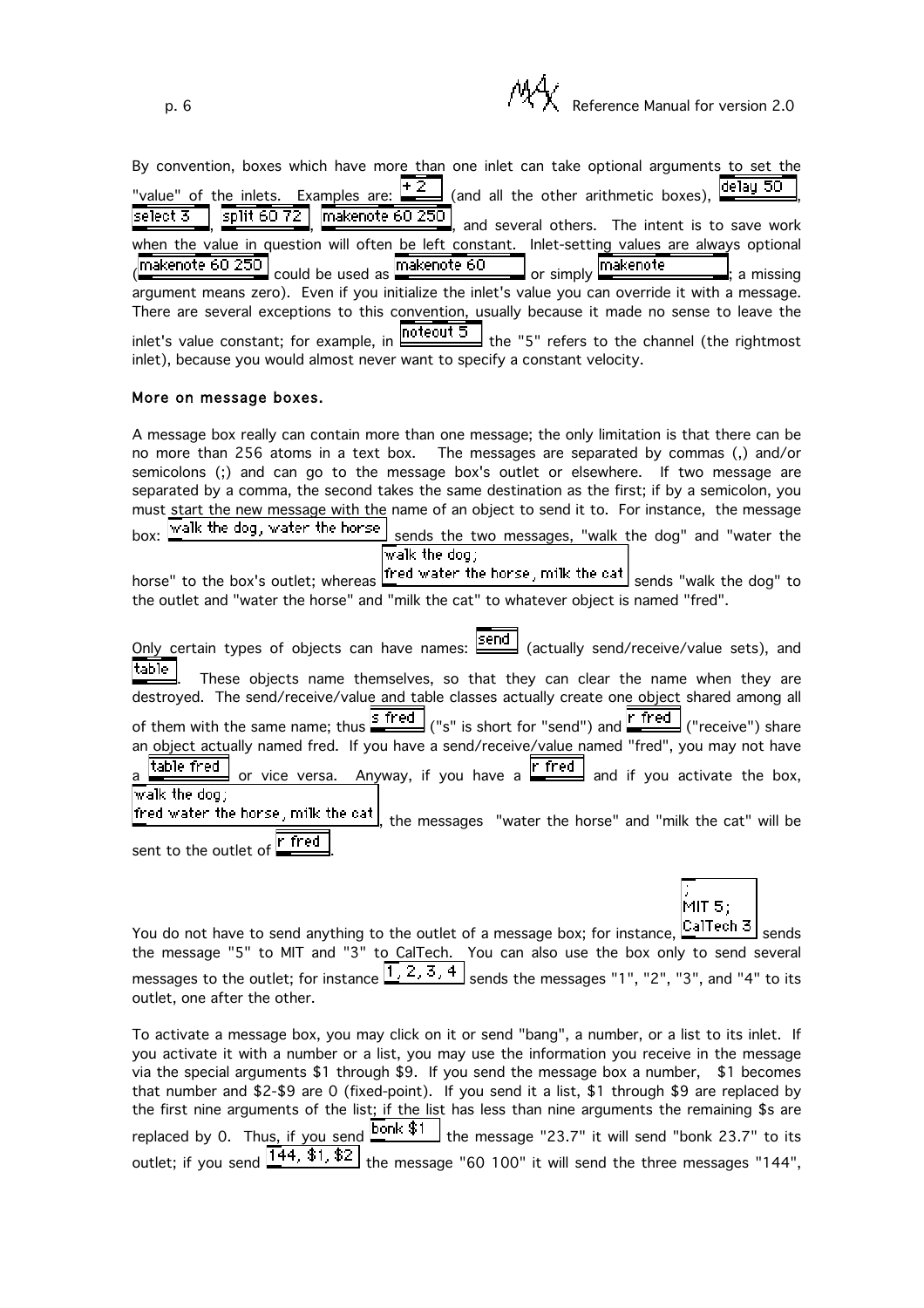

"60", and "100" (note that this is a very simple way to format raw MIDI messages out of a stream of notes.)

#### 3. Editing patches.

The patcher object, when it is in "edit", presents a window with a menu at the top:  $\overline{O}$   $\overline{X}$  **Fig.** The first item,  $\overline{O}$ , is the edit button. You may turn ⊺⊶ا editing on and off by clicking on  $\Box$  or with the "Edit" item from the "MAX" menu. When the patcher is in "run" (i.e. when it's not in "edit") the rest of the menu disappears.

You can create a box by choosing it on the menu, and drag it whereever you want it. The  $\Box$ button controls whether the patcher's configuration may, at the moment, be edited (the "edit" state), or whether further gestures from the mouse and keyboard are to be taken as real-time controls.

You can connect two boxes when the patcher is in "edit", by clicking on an outlet of one and dragging to an inlet of the other (actually you can let go anywhere in the box; the patcher will connect to the nearest inlet.) The outlet sometimes declares to the patcher what messages it will send; if this is incompatible with the inlet the connection will not be made. (Sometimes this can't be determined ahead of time and an error will be printed when the incompatible message is actually sent.) To delete a connection, select the line and choose "cut" or "clear" from the Edit menu.

When the patcher is in "edit", you can select boxes and lines by clicking on them; shift-clicking adds or deletes an object from the current selection. Cut, copy, paste and clear work from the "edit" menu in the usual way. If you copy and paste a collection of boxes, the lines connecting two copied boxes are also copied. You can move boxes by dragging them; dragging the mark on the right side changes the size of the box. If other boxes are selected they move or grow in parallel. Lines move only as a result of boxes moving or growing.

You can also move one or more selected boxes by using the arrow keys.

You can select the text inside a text box, if the text box is the only selected box, by clicking on the text. The usual Macintosh text editing rules apply. Changes you make in the text become valid when you deselect the box. If you choose "cut" when a portion, but not all, of the text in a box is selected, you will cut only that text and not the whole box. Even if the whole box is cut the text is cut too; thus when you "paste" the patcher can either paste the whole box or else text into an existing box. Only the text is pasted if, again, you have selected part (or even none) of the text inside some box. [this should be changed].

Whenever you copy from a patch, the result is also available as a picture which you can paste into another application. You can paste text from another application into a text box of a patch, but (sorry) you can't paste in pictures.

When the patcher is in "run", you can double-click a  $\boxed{\text{pattern}}$  or  $\boxed{\text{table}}$  to open its window. You may click on any box with the option key down to get help on the box; alternatively, you can select it and then choose "help" from the Max menu.

To summarize about clicking: click to select and drag (in "edit") or to use controls (otherwise); double-click to open subwindows (only in "run"); and option click for help.

#### Menus.

**MA** puts up six menus, "File", "Edit", "New", "Max", "Size", "Windows". The first two are as usual in a Macintosh application; "New" is for creating new windows, "Max" is for editing and setup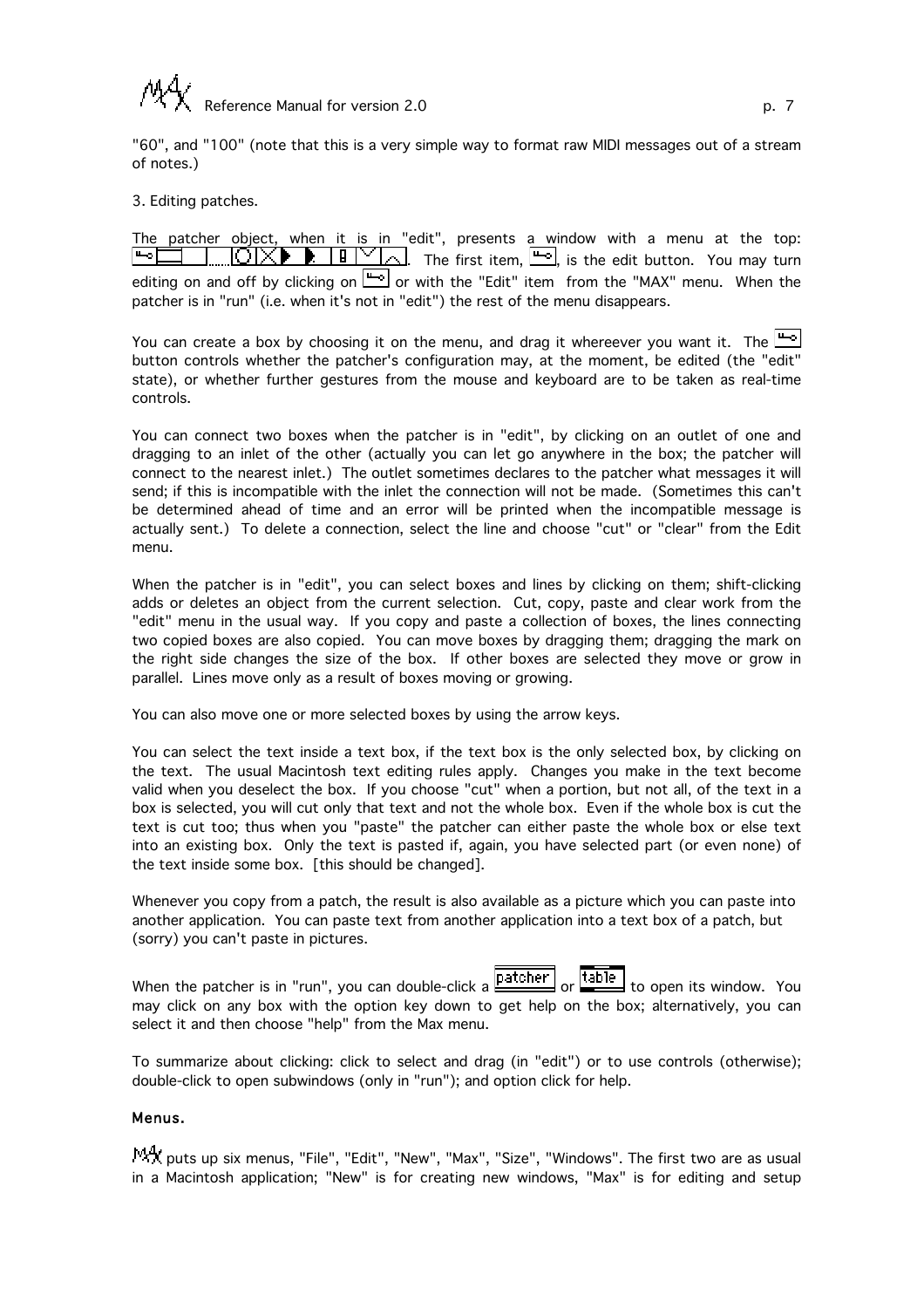

commands specific to  $M_A^4$ , "Size" sets the size of a piece of text, and "Windows" is for controlling the window layout.

The File menu items "open", "close", "save", "save as" and "quit" are just as in any Macintosh application. Open will decide automatically whether to open a file as a text editor, table, or patcher; you may open a file specifically as text with the "open as text" item, whether it is text or binary. The "make text files" item specifies whether the window is to be saved as text or binary. Files are binary by default; "text" is much slower. "New" makes a new patcher window.

In the Edit menu, the "undo", "cut", "copy", "paste", and "clear" items are as you would expect them (except that "undo" is useful only for patchers and not for tables or text editors.) The "duplicate" item is only for patchers and makes a copy of all selected boxes which is slightly offset from the originals.

The New menu is for creating new patchers, tables, or text editors.

The Max menu contains "edit", "fix width", "line up", "range...", "midi...", and "help". The "edit" item puts the topmost patcher in "edit" or "run" mode. "Fix width" takes one or more text boxes and sets their width to match the text inside. "Line up" lines the selected boxes up either horizontally or vertically (it guesses which one you meant.) The "range" item lets you change the range of a slider or several parameters about a table; see section 7. The "midi..." item gives you a midi setup dialog; see below under "midi setup". The "help" item puts up a text window summarising the editing commands and a "help" patcher with one of each of the classes. For help on a specific class you can option-click it in the help patcher (or wherever else you find it.) In the patcher, if you choose "help" with a box selected you will get help on the box.

The "Windows" menu has "lock", "compact", and "send back" items, and an item to bring forward each open window on the screen. The "lock" item locks the windows where they are; you can then go between windows without having to activate them first. All menu equivalent keys are ignored when the windows are locked. To unlock, click anywhere in the menu bar. The "compact" item closes all windows which are owned by some other window: i.e. subpatches and tables which are owned by a patch. "Send back" sends the frontmost window to the back.

#### Midi setup.

The Midi setup dialog (which you get by choosing "midi..." from the "MAX" menu, appears as: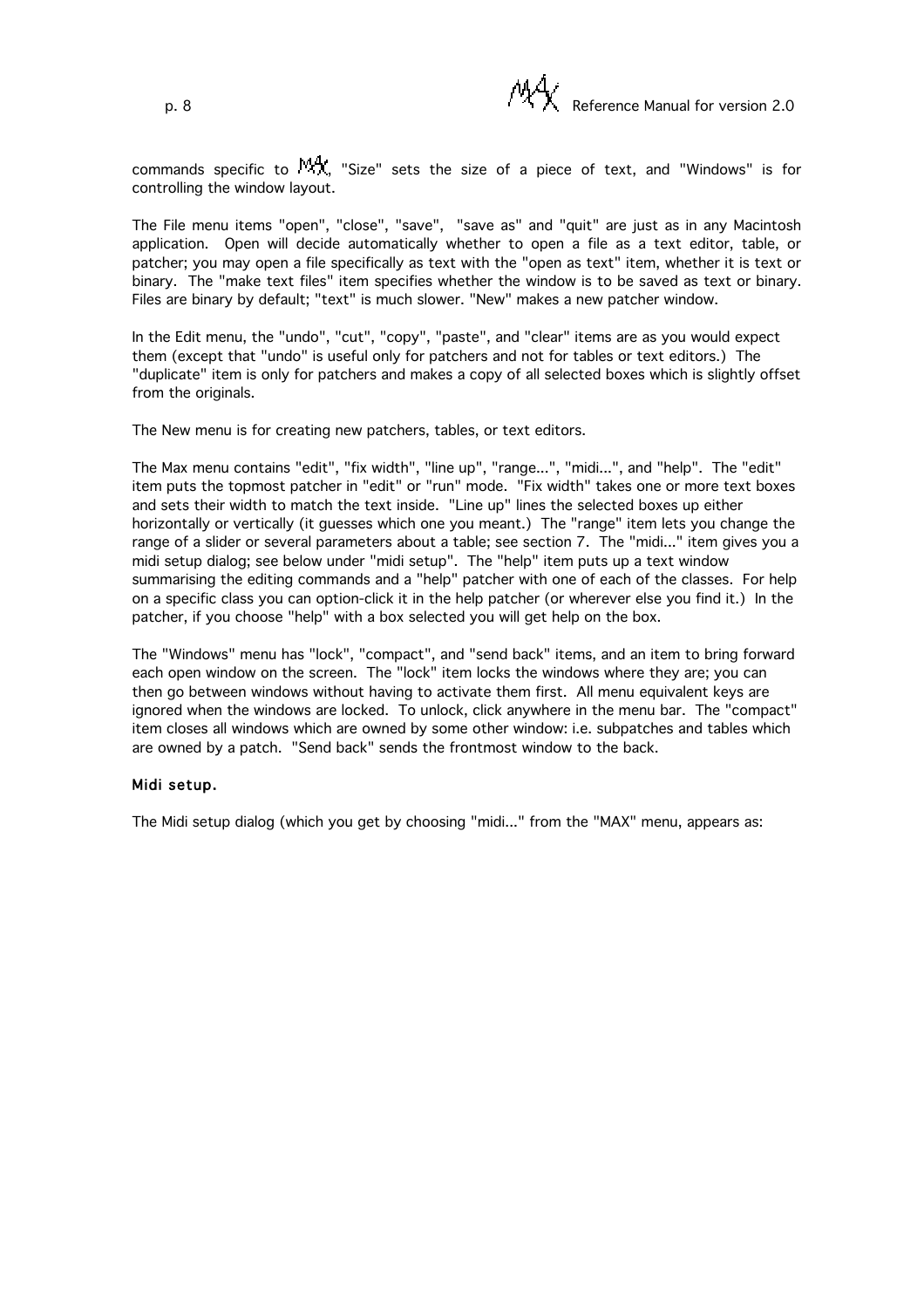| MIDI SETUP               |                         |  |  |  |  |  |
|--------------------------|-------------------------|--|--|--|--|--|
| Modem Port IN            | Printer Port IN         |  |  |  |  |  |
| ◉ Channel 1-16           | $\bigcirc$ Channel 1-16 |  |  |  |  |  |
| $\bigcirc$ Channel 17-32 | ◉ Channel 17-32         |  |  |  |  |  |
| $\bigcirc$ Disconnect    | $\bigcirc$ Disconnect   |  |  |  |  |  |
|                          |                         |  |  |  |  |  |
| Channel 1-16 OUT         | Channel 17-32 OUT       |  |  |  |  |  |
| ◉ Modem Port             | $\bigcirc$ Modem Port   |  |  |  |  |  |
| $\bigcirc$ Printer Port  | ◉ Printer Port          |  |  |  |  |  |
| $\bigcirc$ Disconnect    | $\bigcirc$ Disconnect   |  |  |  |  |  |
|                          |                         |  |  |  |  |  |
| 0K                       | cancel                  |  |  |  |  |  |

Using this dialog window, you can map incoming MIDI to channels 1-16 or 17-32, according to which serial port it comes in on. ("Channels" 17-32 are used simply to let you distinguish between the two ports). You can also select which channel ranges go to which serial port on output. Note that  $\mathbb{M}^4$  leaves both serial ports open, even if you are not using both of them.

## 4. Messages.

 $\mathbb{M}^4$  is a message-passing system, and to fully understand how it works you will have to know what the messages contain and how they are acted upon. A message is a collection of atoms which can be numbers or symbols. When you type a message to  $\mathbb{M}^4$ , the first thing it does is to convert the text into a list of atoms. This chore is handled by the *reader*. The reader is called on the text in a box whenever you deselect it; if you open a patch from a file it is called on the whole file.

## The reader.

Messages are separated by semicolons or commas. Within a single message, the atoms are separated by white space (carriage returns, tabs, and/or spaces in any combination.) After the reader separates the text into a list of strings, each string is converted into an atom. If the string contains only digits (like "123"), or is a hyphen followed by digits ("-123"), the atom will be an integer. If in addition to the digits there is exactly one decimal point (like "12.", ".004", or "- 13.88") the atom is a floating point number. If neither integer nor floating point number, it's a symbol. Beware: don't put any white space anywhere inside a number (as in "- 1"); it will be read as two atoms.

The backslash character "\" removes the special significance of a following special character (any of ",", ";", "\$", "#", or another "\".) Backslash followed by any other character is read as that character. If you really want the symbol "12" (you probably don't) you can type "\12". Sorry: you can't use backslash to make a symbol with white space in it.

Symbols in  $M^4$ , have a name and a possible binding to an object. The only objects in  $M^4$ , which can normally be named (i.e. have a symbol bound to them) are channels (shared by "send",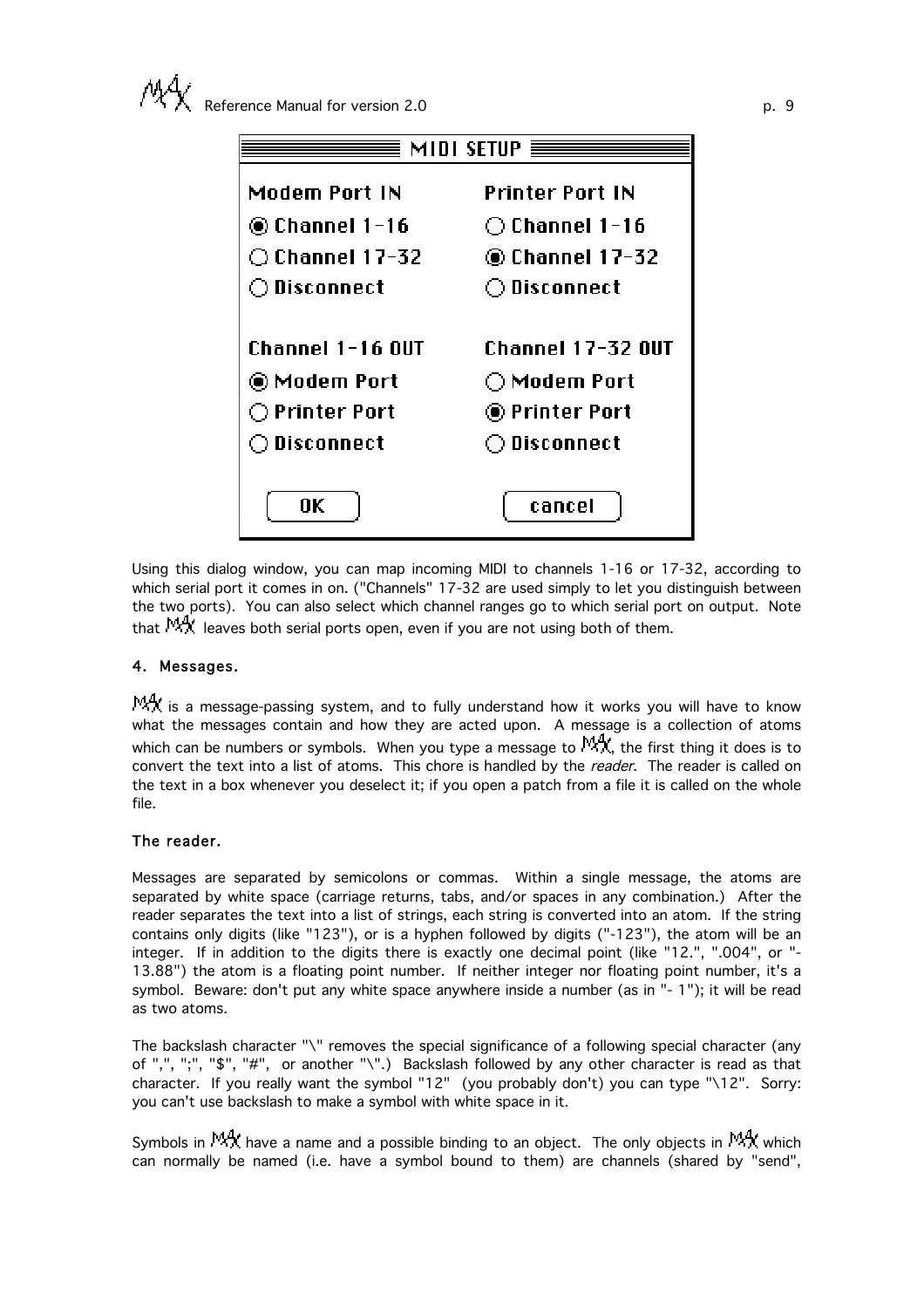"receive", and "value" objects) and tables (see section 7.) In addition to naming objects, symbols are used as message selectors and occasionally just as strings.

## The interpreter.

Whenever you open a patcher from a file, evaluate text from the text editor, change the contents of an "object" box or evaluate a "message" box (by clicking on it when the patcher is in "edit" or by sending a bang, number, or list to its inlet),  $\mathbb{M}^4$  calls its *interpreter*. The interpreter takes the reader's output, which is a collection of messages, and sends them to the appropriate objects. A message consists of a destination, a selector, and any number of arguments up to 256. For example the message "cis boom bah" has "cis" as a destination, "boom" as selector and "bah" as the only argument.

The destination is a symbol which should be the name of an object (i.e. bound to that object.) The destination is omitted in two cases: in a message box it is understood to be the box's outlet, and if two messages are separated by commas, the second takes the same destination as the first.

The selector is a symbol; it too may be dropped if the first argument is a number. (In this case the selector is given as "int" or "float" if there is only that one argument and "list" otherwise.)

If the text to be interpreted is in a message box, the interpreter is called with the outlet as its destination. If a destination is given, the message should contain a selector (if needed) and any arguments. If no destination is given (for instance when loading a patch from a file) the message should start with a destination and continue as before. If a message ends in a comma and there is another message afterward, it is given the same destination as the earlier one (and hence you shouldn't retype it); if it ends in a semicolon the destination is cleared before the next message is interpreted (and hence should be specified in the next message.)

The interpreter also expands arguments named \$1, \$2, ... into whatever arguments the interpreter was given; hence if a message box gets "1 2" it sets \$1 to 1 and \$2 to 2.

#### The message sender.

The message is finally sent to its destination by the "messenger". This is done following the instructions in the object's entry for the message. The entry depends only on the selector and the destination's class. (Part of that class is a list of message entries, each with a selector, an associated function, and a type list.) The sender looks up this entry (if none it is an error), checks the types of the message against the types specified by the type list (it's an error if they don't match), and calls the function with the given arguments. The function is sent a pointer to the object as an "understood" first argument.

In checking the types of a message's arguments, the sender will automatically convert float to int and back as needed. An object's type list for a message can also declare optional arguments, which default to 0 or to the empty symbol "".

#### Inlets and outlets.

An outlet is an object which maintains a list of all the inlets it is connected to. Whenever an object wishes to, it can send one of its outlets a message, which the outlet sends on to all the inlets. An object may have any number of inlets, and can also act as an inlet itself (most objects do.) If the object is one of its own inlets, it is the leftmost one. Other inlets are objects of the "inlet" class. These true inlets are really message translators; they take an incoming message of a specific type (almost always integers or floating-point numbers, but occasionally "bang" or "list"), translate their selector to a prearranged symbol, and then pass the message on to the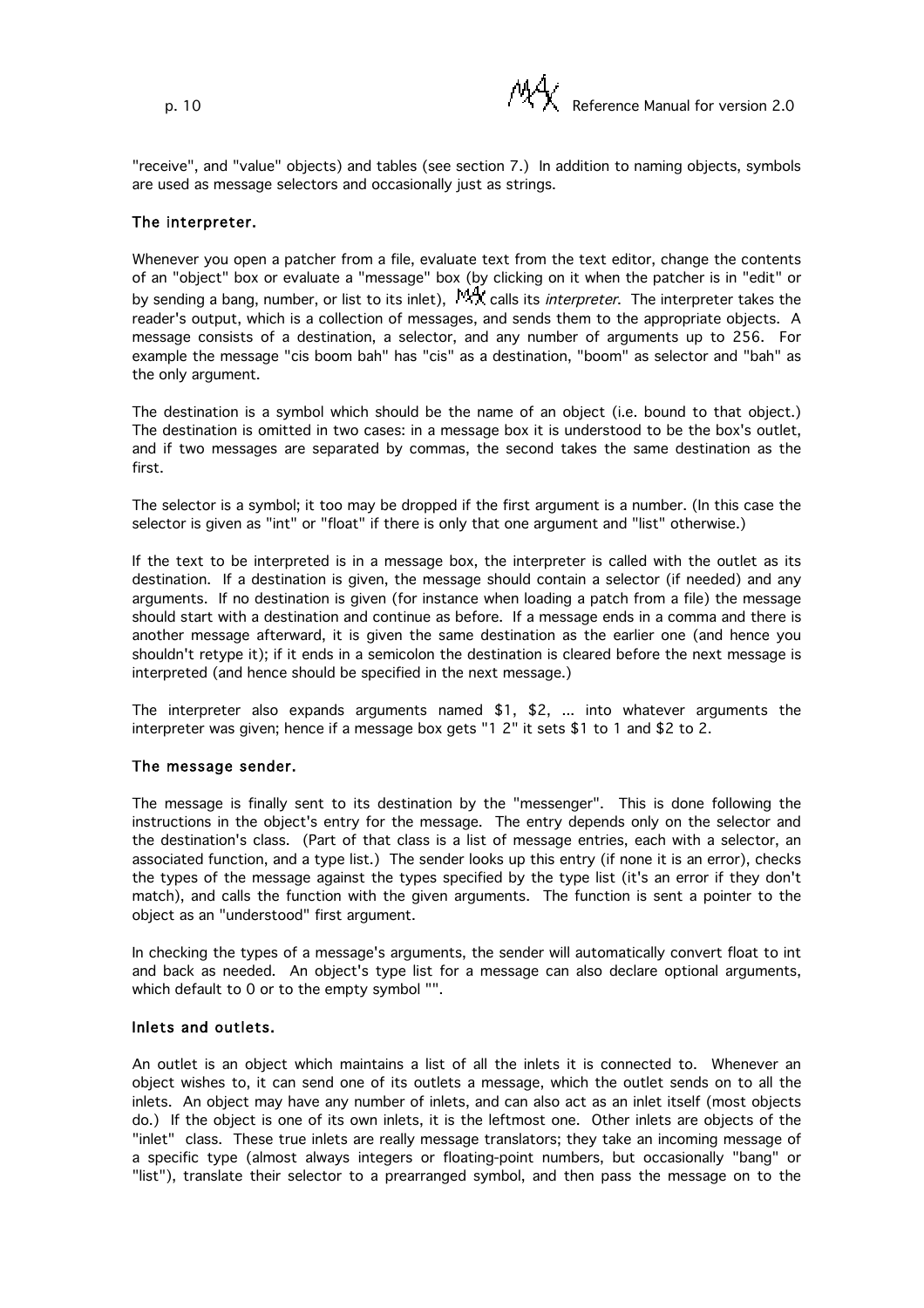

owner. Thus an object can arrange to have several fixed-point inlets, for example, which can cause different actions.

By convention, an object uses its inlets to set up parameters, and itself (i.e. its leftmost inlet) to cause actions. This is the most sensible choice, since it is only the leftmost inlet which can take more than one different message selector. (But note that the inlets can do int/float conversion as needed.)

#### Messages and text boxes.

You can change the contents of a message box with the "set" and "append" messages. The arguments can be any mixture of symbols and numbers. You can even put commas, semicolons, or dollar signs in by preceeding them with a "\"; for instance the message "set \; foo 12" will set

a message box to <u>foo 12</u>

A cross-hatch has a special meaning in a text box; it is useful for editing your own classes. See section 6.

#### 5. Built-in classes.

MAX comes with about sixty built-in classes which you can access from a "class" box. They divide roughly into these groups: messengers, arithmetic, clock, subwindows, midi, nonlocal, and other. It is possible to add new ones; how to do this is very roughly described in the document, "Inside  $^{\text{M}}\!A^{\prime\prime}$ . This section will just summarize what exists; see the appendix for complete descriptions.

#### Messengers.



float send integers and floating-point numbers to their outlets; they can store values to send out later. Pack and unpack let you put together and take apart lists. Trigger and bangbang puts out up to ten messages, right to left, useful for solving order problems (trigger is more general; bangbang only puts out "bang" messages). Swap switchs the order of two messages, in case you want to activate another box but you do not get the value for its leftmost inlet last.

#### Arithmetic.

The arithmetic operations are:



There are the usual  $++$  (addition, subtraction, multiplication, division); the relations (which put out 1 or 0 depending on whether the result is true) "%" to get the remainder from a division; << and >> to shift a number left or right; I, II, &, && for logical and bitwise "or" and "and"; "split" to do a "keyboard split", "accum" to accumulate sums or products; "abs" for absolute value; "drunk" and "random" for two kinds of random number sequences. "Expr" lets you evaluate c-like expressions, with access to library functions.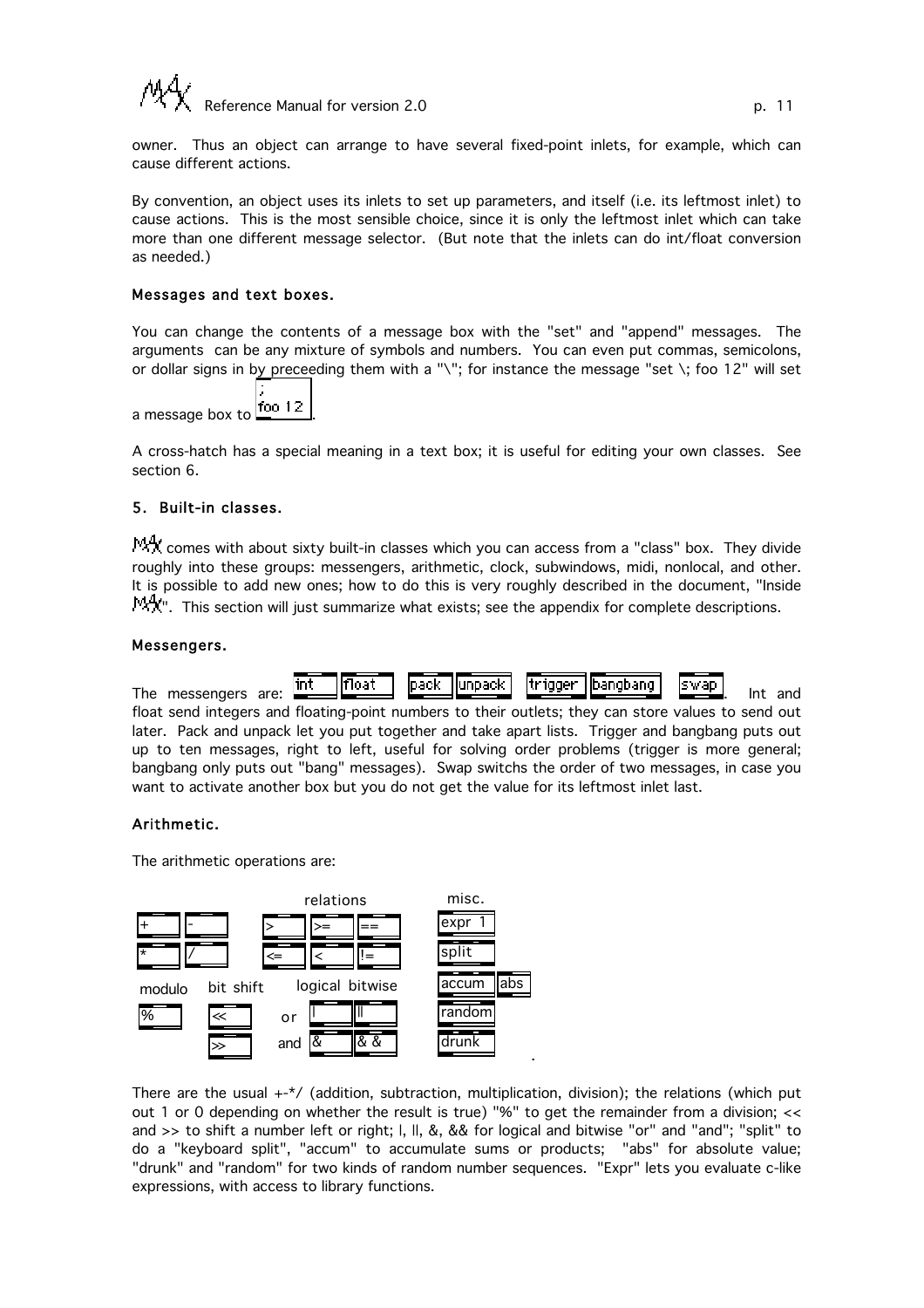p. 12 **Participal in the Contract of Contract Participal in the Contract Participal in the Reference Manual for version 2.0** 

The "binops" (binary operations), which are everything except split, accum, abs, and drunk, can take an optional argument to set the initial values for their right inlets, as in  $\frac{+15}{-15}$  To make your life slightly easier, they also take "bang" on the left to mean, "do the operations with whatever values you have", so that you can change the right inlet and bang the left one to get the output.

The  $+$ ,  $-$ ,  $*$  and / may be forced into floating point by giving a floating point argument as in  $+$  0. or  $\Box$  In this case the outlet will also be floating point. (You can always send floating point values to a fixed-point operation but it will be converted to an integer before the operation ever

sees it.) The six relations may also be made to do floating point comparisons as in  $\geq 0$ .  $\geq$  in this case, however, the outlet is always fixed-point. The other binops are all fixed point only.

## Clock.

| The clock classes are: timer delay pipe metro speedlim line The timer reports                                              |
|----------------------------------------------------------------------------------------------------------------------------|
| the time in milliseconds between two incoming messages; delay and <b>Pipe</b> are simple and                               |
| complicated delay lines, metro is a delay loop that makes a metric pulse, speedlim slows down                              |
| the speed of a changing number, and $\frac{\text{line}}{\text{line}}$ generates smooth ramps from one value to<br>another. |

## Subwindows.

The subwindows are:  $\frac{\text{pattern}}{\text{table}}$  They create an embedded window (either another patcher or a table.) You can put your own inlets and outlets on  $\boxed{\text{pattern}}$ ; see section 6.

## MIDI.

The MIDI classes are:



At left are the various sorts of MIDI input and output, which goes over the modem or printer port. (The printer port appears as MIDI "channels" 17 through 32.) Notes have a pitch, velocity, and channel which correspond to the three inlets of **noteout** or the three outlets of **notein**, and so on for the other message types. At right,  $\frac{seq}{seq}$  is a MIDI sequencer (raw MIDI bytes in and out), follow is a score follower (pretty complicated; see section 9);  $\boxed{\frac{\text{makenote}}{\text{and}}\text{artipnote}}$  are for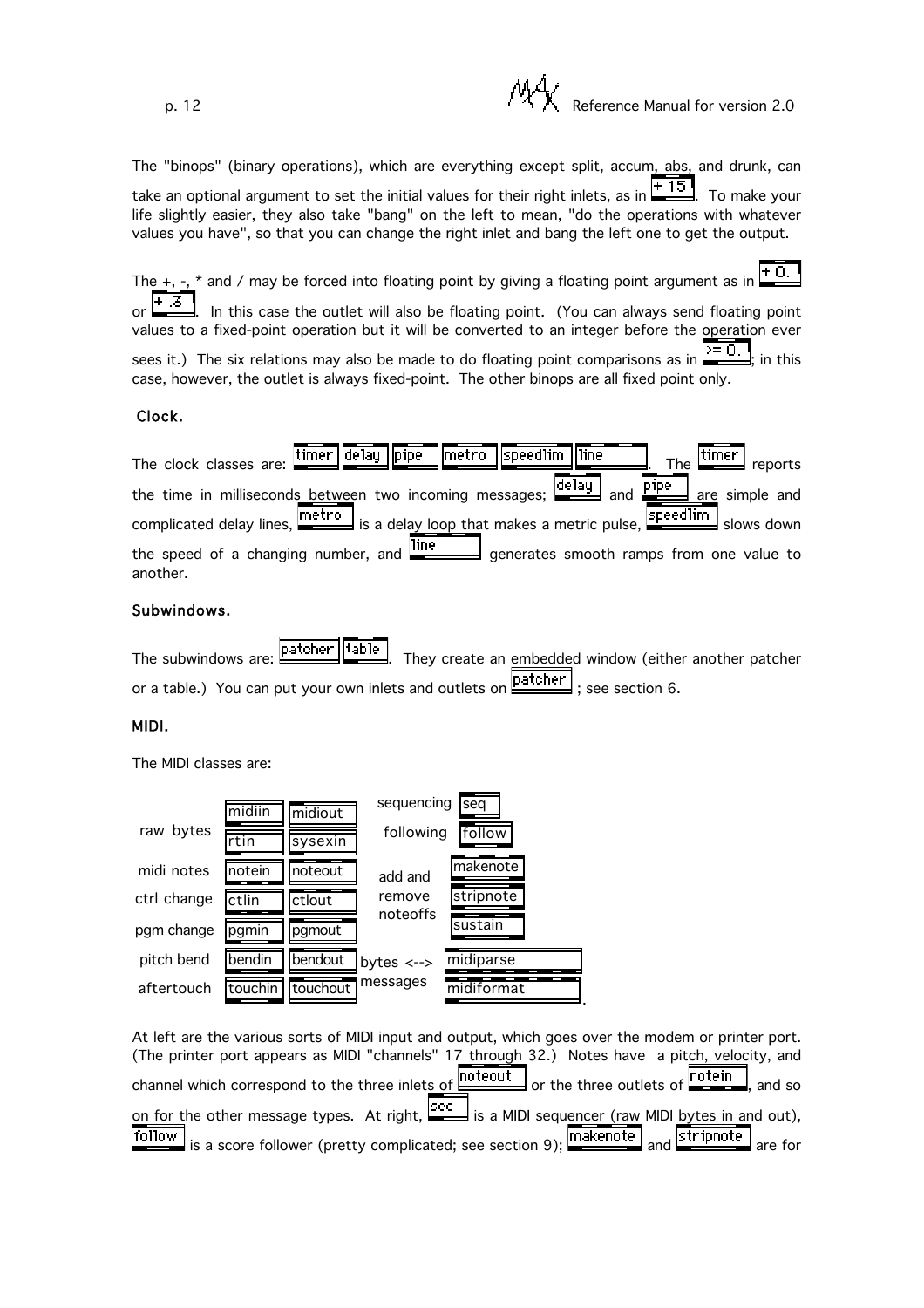

adding or removing note-off messages from a note stream; midiparse midiformat convert raw MIDI bytes to and from their real numeric information.

## Nonlocal.

The nonlocal classes are: **Send foo receive foo value foo** (you can replace "foo" with any symbol.) These three allow you to move information from one place to another without the need for a connecting line. Any message you send to  $\frac{s \text{ fool}}{s}$ , for example, will appear in the outlet of all the  $\frac{r \text{ } \text{foo}}{r \text{ } \text{boxes}}$  in the system. (You can use "s", "r", and "v" as abbreviations for "send", "receive", and "value".) You can use  $\sqrt{\frac{v \cdot f}{c}}$  as a global storage cell for one number, which you can set from anywhere and read from anywhere else.

## Other.

The rest is:

| select a number         | select |
|-------------------------|--------|
| fancy "select"          | route  |
| filter out repetitions  | change |
| open/close a connection | gate   |
| polyphonic voice alloc  | lpolv  |
| keyboard                | key    |
| printout                | print  |
| set fun                 | bao    |
| linked list             | funl   |

| select filters a stream of numbers for a specific value or values, putting out "bang" for each                      |
|---------------------------------------------------------------------------------------------------------------------|
| match. $\boxed{\text{route 1}}$ is similar but it can also select for symbols, and can pass the rest of an incoming |
| message after stripping the selected item off. change filters out the repetitions in a stream of                    |
| numbers. <b>gate</b> allows you to make and break a connection dynamically. <b>poly</b> does                        |
| polyphonic voice allocation. <b>Key</b> gives you access to the Macintosh keyboard. <b>Print</b> prints out         |
|                                                                                                                     |
| can insert/delete and dump. $\frac{fumbuff}{f$ remembers a set of $(x, y)$ values which can grow and shrink         |
| dynamically; it is useful for sequencing a control value.                                                           |

.

## 6. Embedding patches.

If you have a patch that is too big for one window, you can put parts of it in sub-patchers. In the main patch, these appear as class boxes: **patcher** . When you first type the word "patcher" in the class box, a new patcher window appears on the screen. If you close the sub-patcher window, the sub-patcher will become invisible but it will still exist; you can make it visible again by double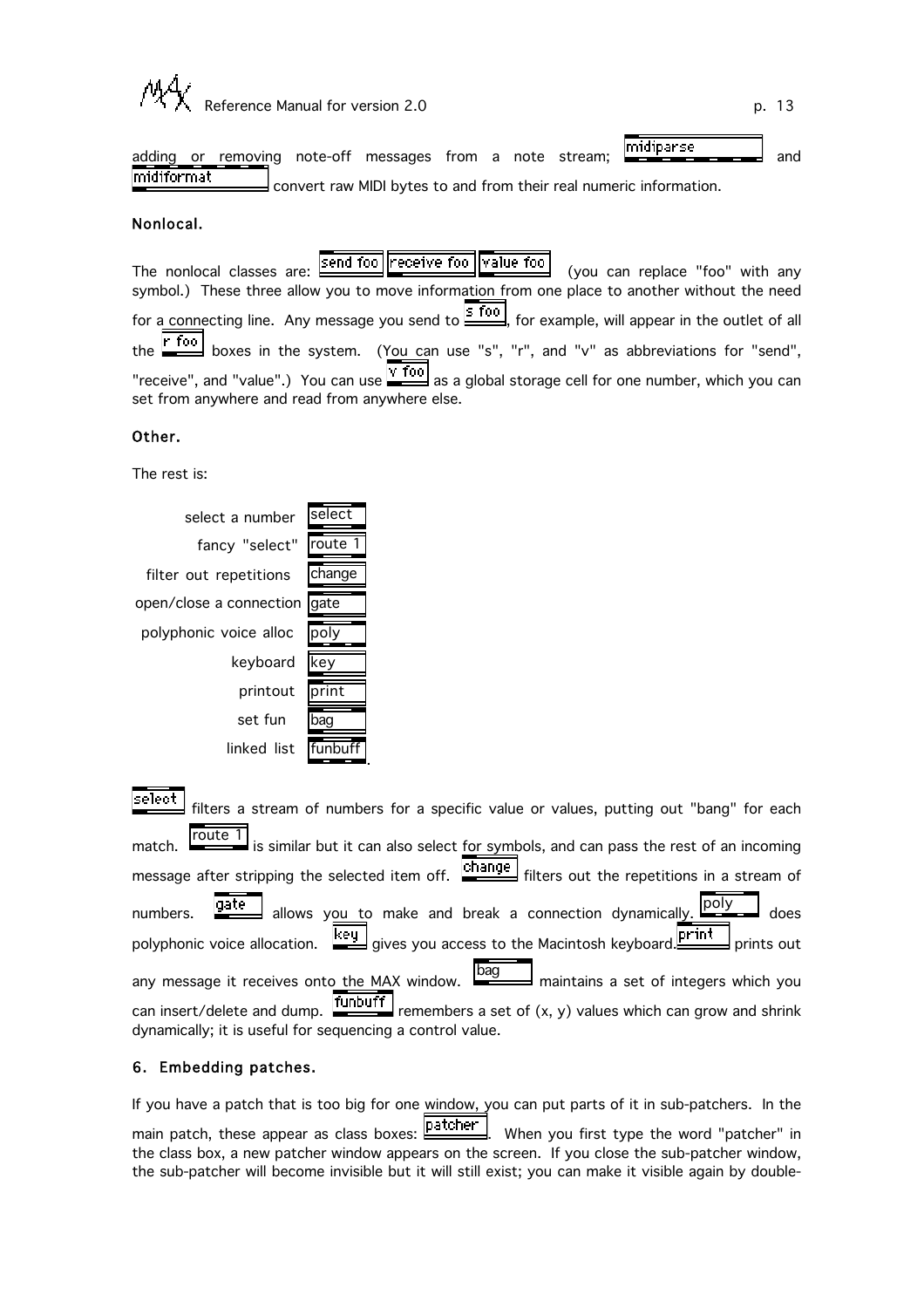p. 14 **Participal in the contract of**  $P(X)$  Reference Manual for version 2.0

aet7

|  | clicking on <b>patcher</b> To communicate with the sub-patcher you can give it inlets $(\Box)$ and |  |  |  |  |  |
|--|----------------------------------------------------------------------------------------------------|--|--|--|--|--|
|  | outlets $(\Box)$ which will appear on the box; for instance if the sub-patcher is                  |  |  |  |  |  |

| $\equiv$ Untitled $\equiv$ |  |
|----------------------------|--|
| $\bowtie$ inlets i<br>M    |  |
| outlets                    |  |
|                            |  |

the box will appear as **patcher** . If you send any message to an inlet on **patcher** the message will appear on the corresponding  $\boxdot$  in the sub-patcher; if you send a message to any  $\Box$  there it will come back out of **Patcher** Sub-patchers may in turn have their own sub-patchers, and so on to any depth.

You can also use a patch as a new class; if you type the name of an existing patch in a class box,  $M_A^4$  will read in the patch and embed it in the box. (Don't try putting a patch inside itself,

t



You can use arguments to vary the contents of the window; for instance, if you make a file with the patch,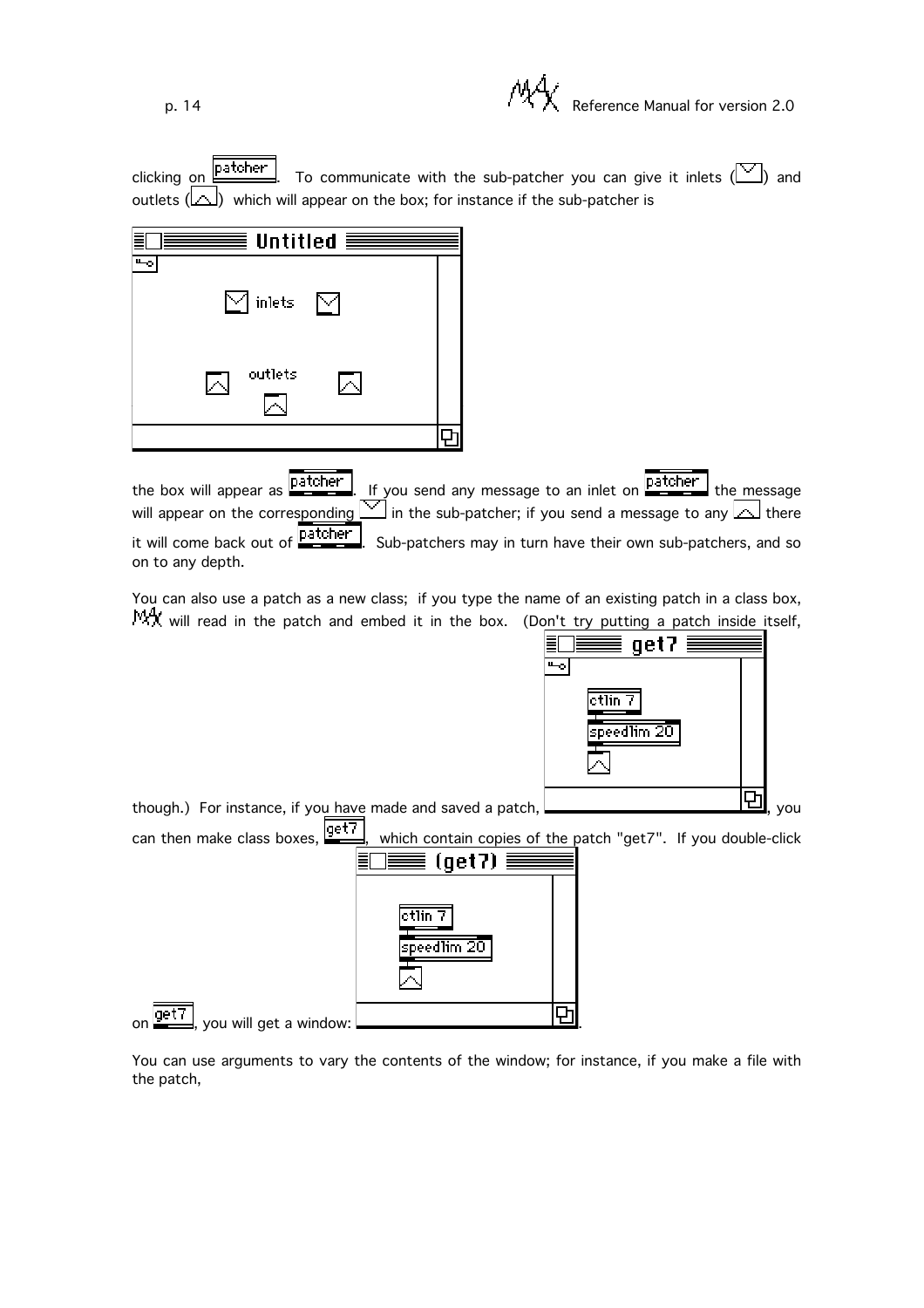



In this example, the new class "getx", which you have created, takes an integer argument and reads in MIDI control values, downsampling them so as not to exceed 50 per second.

The two types of embedded patchers save differently to files; if you have an unnamed sub-patch  $\frac{1}{2}$  (as in  $\frac{1}{2}$  atcher ) the window will be untitled and the natch will be saved as nart of the containing  $\vert$ ) the window will be untitled and the patch will be saved as part of the containing patch. If you have a class like  $\frac{\text{get} \times 23}{\text{get} \times 23}$ , you will not be able to edit the sub-patch; you have to open it as its own file-window. The meaning of the parentheses in the titles of the sub-patches is that they do not correspond to files.

The files for class patches should be either in the folder where the owning window is, or else in the "max-classes" folder, itself in the same folder as  $144$ . If you are editing a window which you have not saved, it cannot know what folder you will save it into; you should save it first if you want it to find classes out of its own folder.

## 7. Function tables.

The box,  $\frac{\text{table}}{\text{table}}$ , creates an embedded function table window; you can double-click on  $\frac{\text{table}}{\text{table}}$  to see the window, or else make a new one from the "New" menu, for instance:



You can edit the contents of the table by drawing with the mouse; if you shift-click it will make a straight line segment from the last point you had drawn. You can drag up and down in the  $\boxed{1:1}$ boxes below the table to zoom in and out, independently in x and y; for instance the same table could appear as: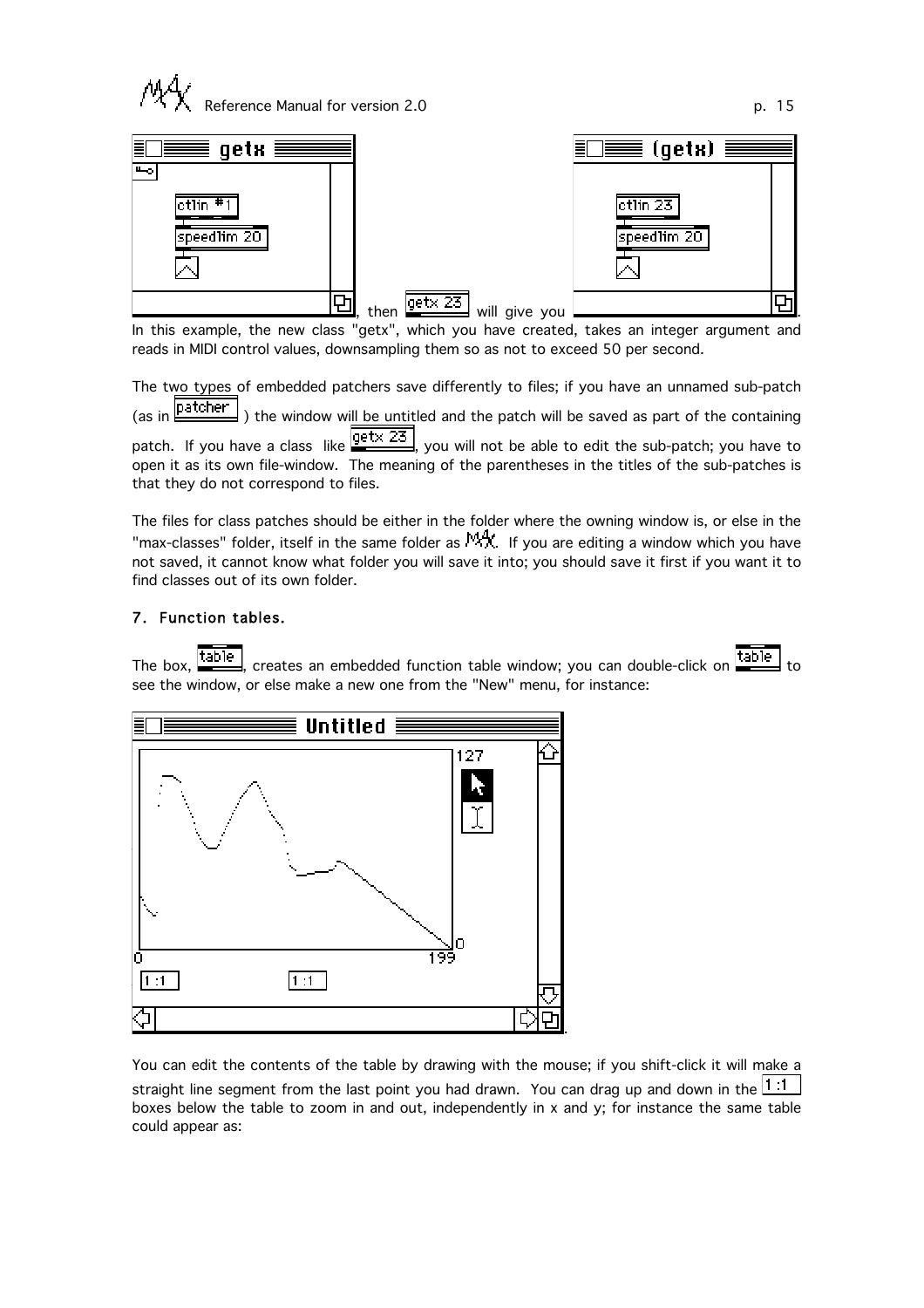

or

The  $\lfloor \frac{1}{2} \rfloor$  palette selects whether you are drawing in the table (as above) or selecting/cutting/pasting in it, as in



You can shift-click to extend a selection. When you paste into a table, it pastes before the selected region without deleting it; the selection remains as it was so that you can now hit "cut" or "clear" if you wanted to delete it. Copy and paste works between tables and text. If you copy from a table and paste into a text-editor or box, you will get a printout of the table's contents. You can copy any collection of white-space-separated numbers from text back into a table. Sorry, tables do not copy to draw or paint programs.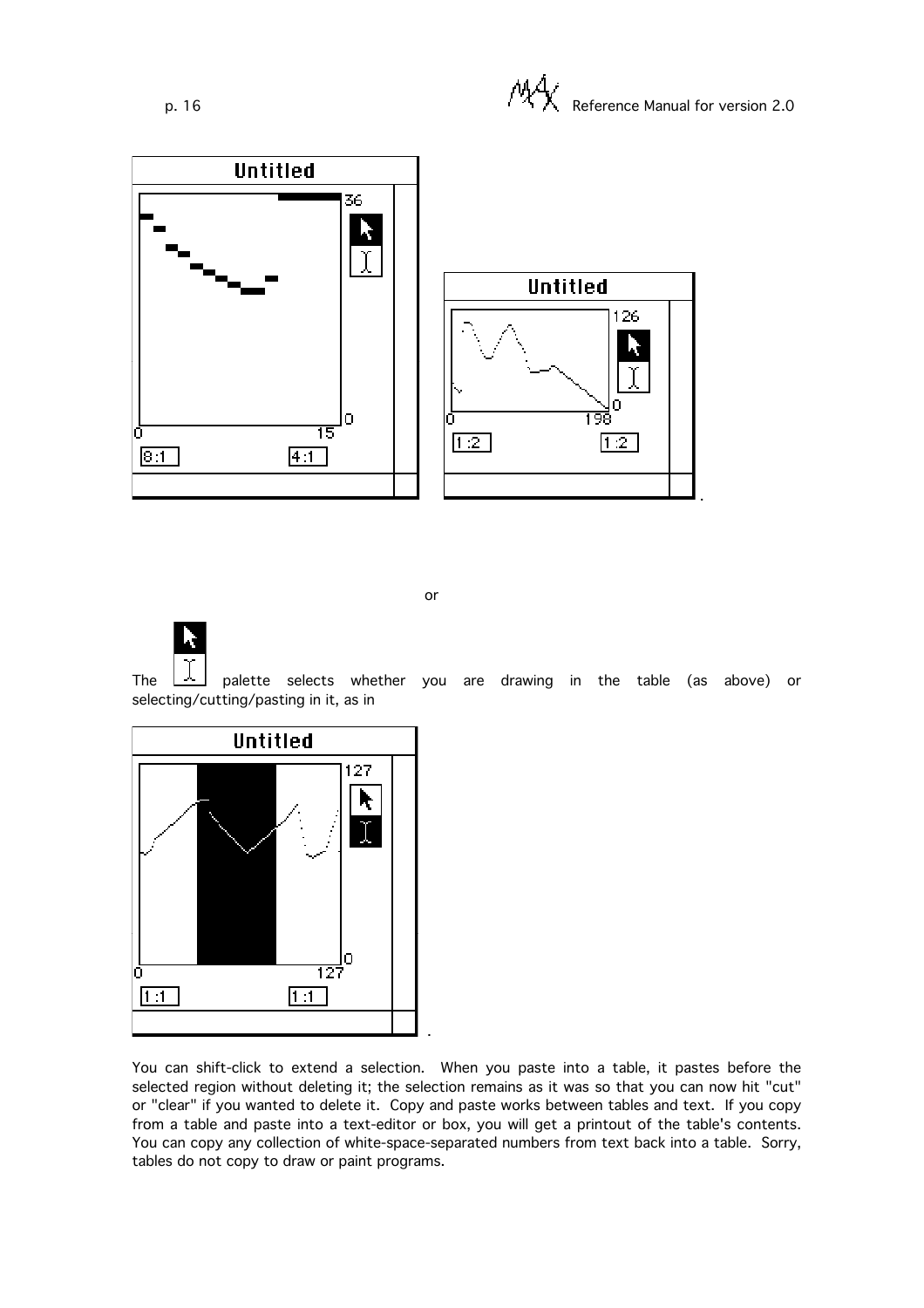

If a table is imbeded in a patch and you send an integer to the left inlet of  $\frac{\text{table}}{\text{time}}$  it will put the table's value at that location (another integer) on its outlet. You may set table values (x, y) by sending x and y as a list or by putting y in the right inlet before putting x in the left. A table can<br>have a name as in  $\frac{\text{table bar}}{\text{table bar}}$ , all the tables with the same name are identified. So that you can  $\vert$ ; all the tables with the same name are identified, so that you can write into a table in one part of a patch and read from it in another. The table's window then is actually named "baz" as an object in  $\mathcal{M}$ , you can send messages to "baz" nonlocally from a message box.

You can set many values of a table at once with the "set" message, giving the first x value followed by all the y values; for instance, the message "set 3 23 34 45" sets the table values for 3, 4, and 5 to 23, 34, and 45. The table will not grow or shrink as a result of "set". The message "size" with an integer argument sets the number of elements in a table.

You can do inverse table lookups: if you send the table "invtab 5" it will report the first x value where the table's y value is at least 5. (This works well only if the table is nondecreasing.) You may also do quantiles (this is experimental!); you send the table "quantile 1000" and it returns the x value of the 1000th quantile on a scale from 0 to 32767. If you just send a "bang" the table will return a random quantile; i.e. an x value chosen so that the table's y values give each x's proportional probablility. Funny things might happen if the table contains negative values.

When a table is created with a name, as in  $\frac{1}{1}$  table baz. if there is not yet a table named "baz" it will look for a file named "baz" in the folder the patcher belongs to. (If the patcher does not yet have a file to save to, the folder is taken to be where  $\mathbb{M}^4$  was found.) The contents of a table are thrown away without a complaint when you dispose of it; if you really want to keep the contents of a table you must remember to save it explicitly. Also, the table will not be saved just because you save a patch which uses it.

The "range" item in the "Max" menu, when selected with a table as the top window, puts up a dialog window that lets you change the size of the table, its range, and whether it is "signed" and "scratch". If the table is "signed" it is displayed with y=0 in the middle of the vertical axis; otherwise y is zero at the bottom. If it is "scratch" it will disappear without warning you if you close it after changing it. Range, singned, and scratch are remembered by the owning patch, not the table; if you want your choices to me remembered, save the patch, not the table.

## 8. Text editors.

The "new" item in the File menu creates a text-editor window; also if you use "open as text" on a htt, patcher, table, or any text file you will get an editor window on it. If you try to "open" a text file that does not start with the word "max" or "table" (or, for compatibility with old versions, "new" or " N") it will assume that this is not a  $M_X^4$  file and open it as text. The text editor window has a limit of 32767 characters.

#### 9. Sequencer/follower.

Complicated. You can find a good description of these objects in Philippe Manoury's manual.

#### 10. Files.

The patcher saves itself to a file by writing an interpretable text which evaluates to a copy of the patcher. (This mechanism is also used for cut and paste.) The patcher asks all non-built-in objects to save themselves if they have methods to do so; hence all objects could in principle restore their states entirely. In practice, this is done only for objects which contain a large amount of data: tables and sub-patchers.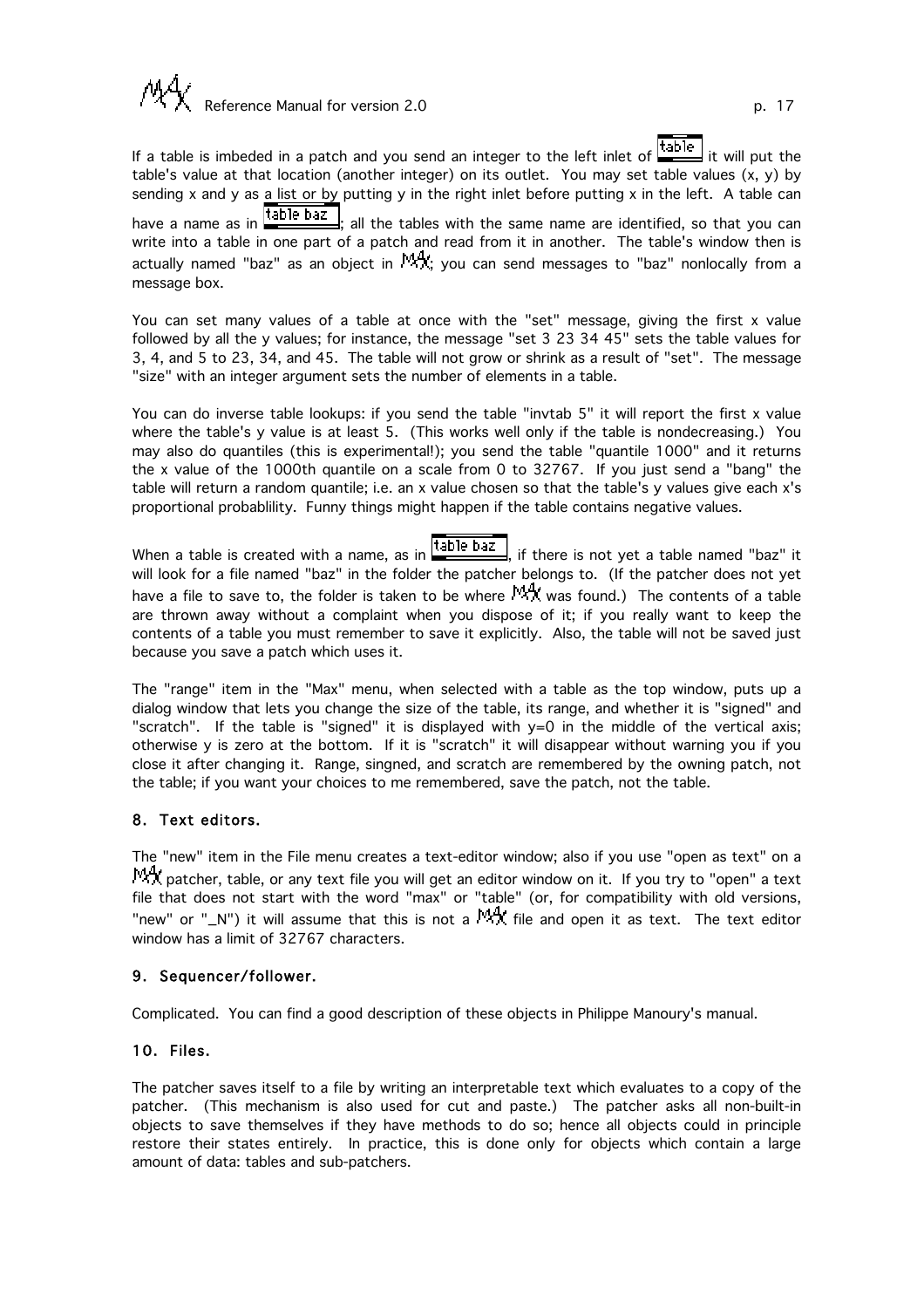$\mathcal{P}$ ,  $\mathcal{P}$ ,  $\mathcal{P}$ ,  $\mathcal{P}$ , Reference Manual for version 2.0

Any  $\mathbb{M}^4$  file (patcher or table) can be written in a machine-dependent binary form which can be opened more quickly than text. The "use text files" item in the File menu, if checked, indicates that the frontmost window saves as a text file; if unchecked, it will save to a binary one. The ascii version is designed for machine and OS independence.

## 11. Obsolete features.

If you are using any of the boxes:



you should replace them with their equivalents from section 5. Also, if you use the messages "fix" or "fixfix" you should erase the "fix" or "fixfix" and use only the number or list. Future releases of  $M_A^4$  may not support these objects.

The whole sequencing setup is likely to change, but this is a serious project which might take a year or so. If it succeeds, you can expect "seq", "follow", "midiparse" and "midiformat" to be declared obsolete; nonetheless, since there will doubtless be many applications using them, they will be kept around indefinitely.

## 12. Example patches with commentary.

The patchers described here are all found in the folder "patches" which comes with the  $\mathbb{M}^4$ distribution. Each patch described here comes with an excercise or two; you can try them to some practical experience with  $M_X$ .

## Bounce.pat.

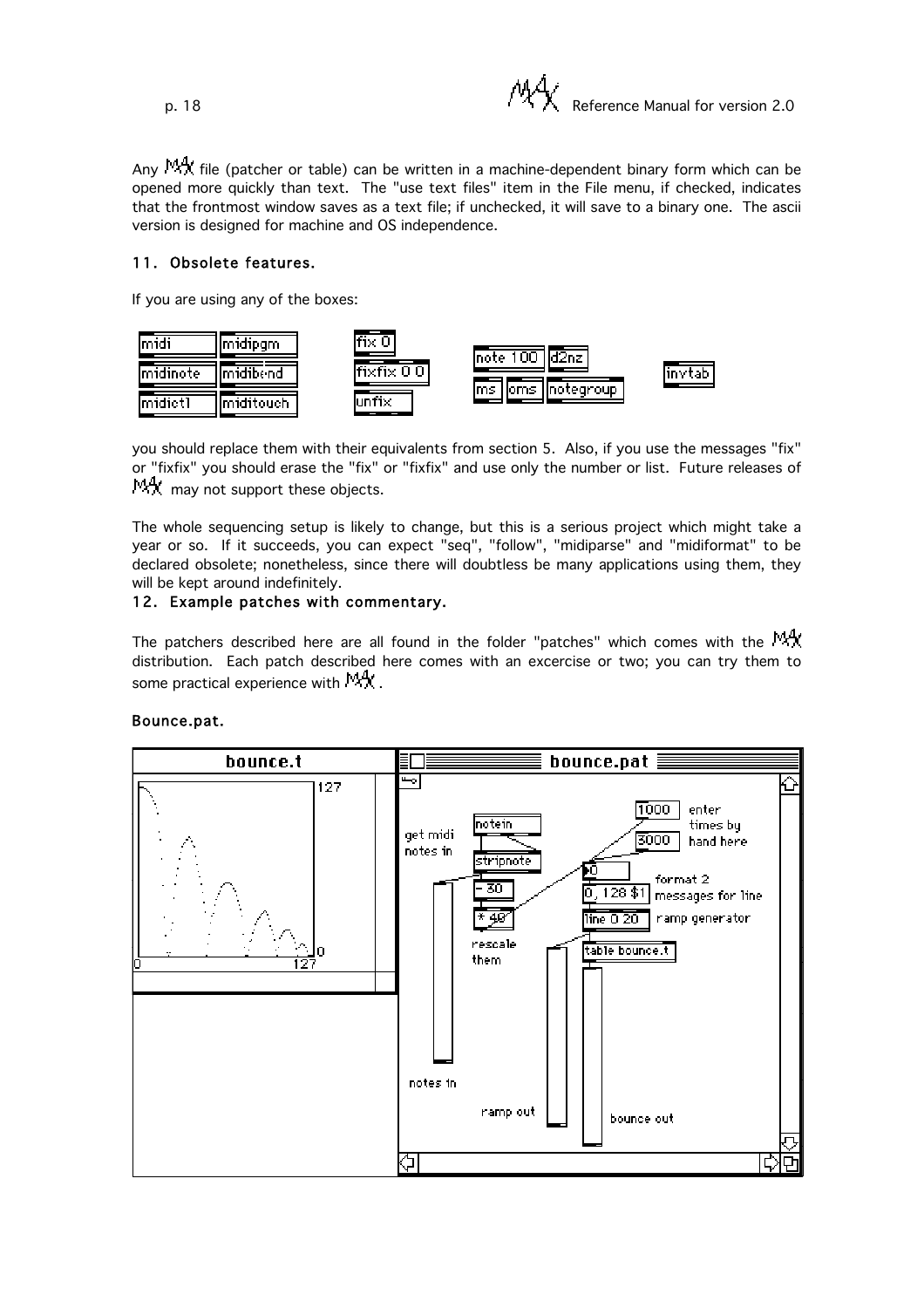

This patch makes a bouncing pot. The table "bounce.t" is owned by the patch. You can close it and reopen it by double-clicking on  $\frac{\text{table bounce.t}}{\text{If you click on}} \frac{1000}{\text{or}} \text{or}}$  or  $\frac{3000}{\text{you will see}}$ the two pots at right move; the middle one ramping upward and the rightmost "bouncing". The box  $\overline{0}$ , 128 \$1 formats two messages, "0" and "128 1000", if it is sent "1000", for example. The first makes  $\frac{\text{line }0.20}{\text{line}}$  jump to zero and the second makes it ramp to 128 in 1000 milliseconds. Finally,  $\frac{1}{2}$  table bounce.t | looks up the output of  $\frac{1}{2}$  in the table "bounce.t", making the bouncing action.

The left part of the patch takes incoming midi notes, and uses their pitch to do the same thing. The **Inotein**<br>The **Getal and sets the incoming pitches and velocities of the beginnings and endings of notes.** stripnote keeps only the note-ons (dropping notes with velocity zero). This patch uses only<br>let, which gives the pitches. The  $\frac{-30}{1}$  and  $\frac{120}{12}$  adjust the scale of the pitch to the first outlet, which gives the pitches. The  $\frac{-30}{2}$  and  $\frac{40}{2}$  adjust the scale of the pitch to one reasonable for the right half of the patch.

#### Excercises.

1. (easy) get help on  $\frac{\text{line 0 20}}{\text{line 0 20}}$  (or whatever) by option-clicking on it, to verify that  $\mathbb{M}^4$  can find the max-help folder.

2. (easy) Change the patch to use the "bounce" output to control pitch-bend on your synthesizer.

(Use the **bendout** object to generate pitch-bend messages.) Edit the table to get it to sound like a short vibrato.

Midi-thru.pat.



(Starting here I'll dispense with the window borders.) This patch just copies MIDI input to output. You can control the five message types independently. Notes, for example, work as follows: notein

 reports all incoming note-on messages (over either the Modem or Printer port of the MacIntosh.) The channel (1 to 32; normally 1-16 are the Modem port and 17-32 are the Printer port) appears on the rightmost outlet of  $\frac{\text{not} \cdot \text{not}}{\text{not}}$ , then the velocity on the middle, then the pitch on the left. The first two are put directly into the corresponding outlets of **noteout** but the pitch is sent through **gate** first, which will send it on only when its first inlet has received a nonzero value. (Notice that gate's inputs are not in the order you would expect; the left inlet opens and closes it and the right inlet is either passed through or dropped.)